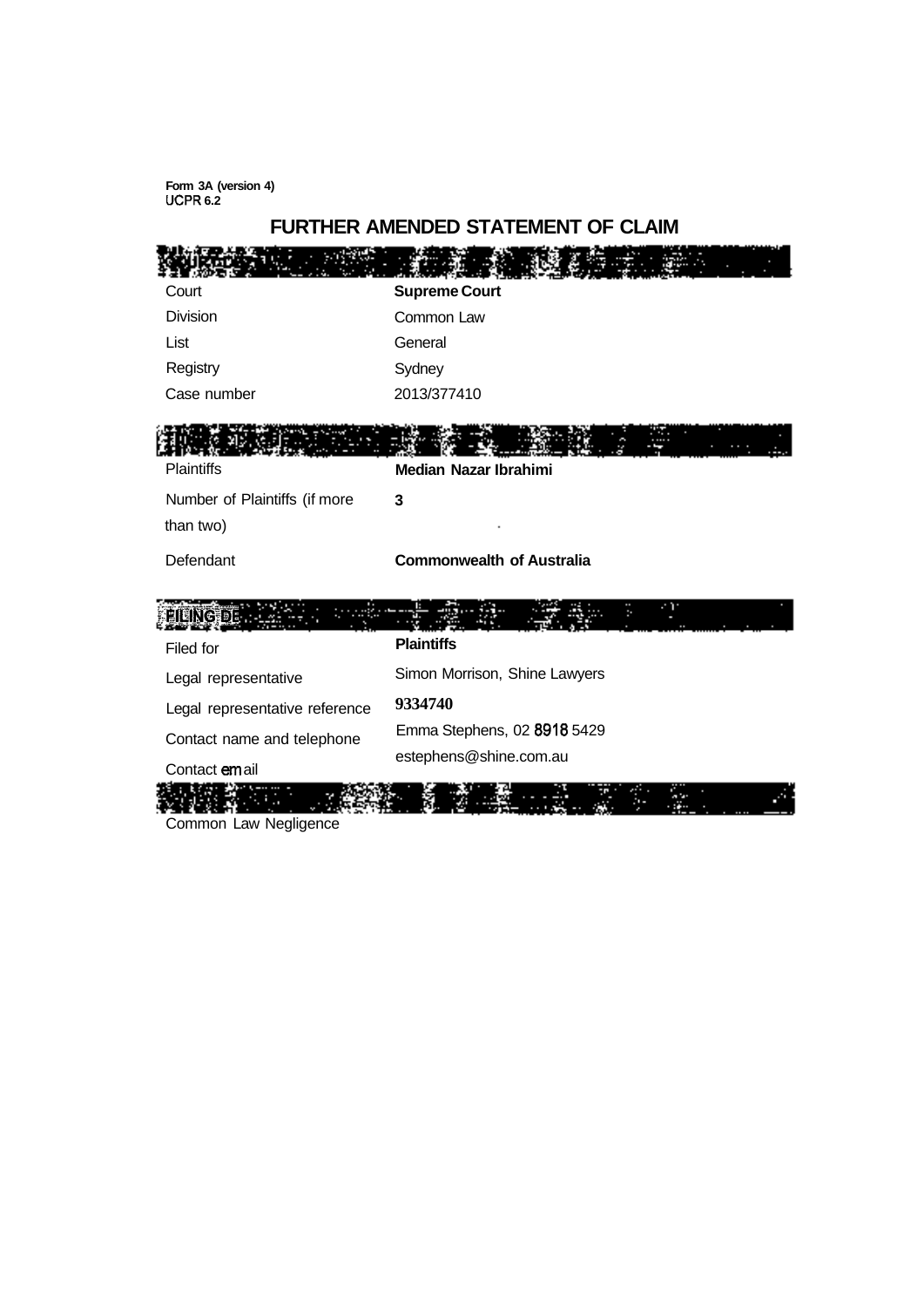an a 

- 1 Damages;
- 2 Damages under s 6 of the Fatal Accidents Act 1959 (WA);
- 3 Interest;
- 4 Costs.

en de Si OM S - 513

#### **The Parties**

- 1 The Defendant is capable of being sued in its own name pursuant to section 56(1) of the Judiciary Act 1903 (Cth).
- $\overline{\mathbf{2}}$ The Defendant is capable of being sued in the Supreme Court of NSW pursuant to jurisdiction conferred under section 39(2) of the Judiciary Act 1903 (Cth).
- 3 The Plaintiffs are
	- a. Passengers on board SIEV 221 who suffered physical and/or psychological injury as a result of the events surrounding the loss of the SIEV 221 **("the Passenger Claimants");**
	- b. Persons who were not passengers on board SIEV 221 but who suffered psychological injury, as a result of the events surrounding the loss of the SIEV 221 **(the Nervous Shock Claimants");**
	- c. Persons who pursuant to section 9 of the Fatal Accidents Act 1959 (WA) are entitled, as persons for whose benefit an action under section 6 of that Act might be brought by the executor or administrator of a deceased passenger, to bring an action for the benefit of the relatives of the deceased passenger who died as a result of the events surrounding the loss of the SIEV 221 **("the Compensation to Relatives Claimants');**
	- d. Passengers on board SIEV 221 who lost material possessions as a result of the events surrounding the loss of the SIEV 221 **("the Property Damage Claimants");**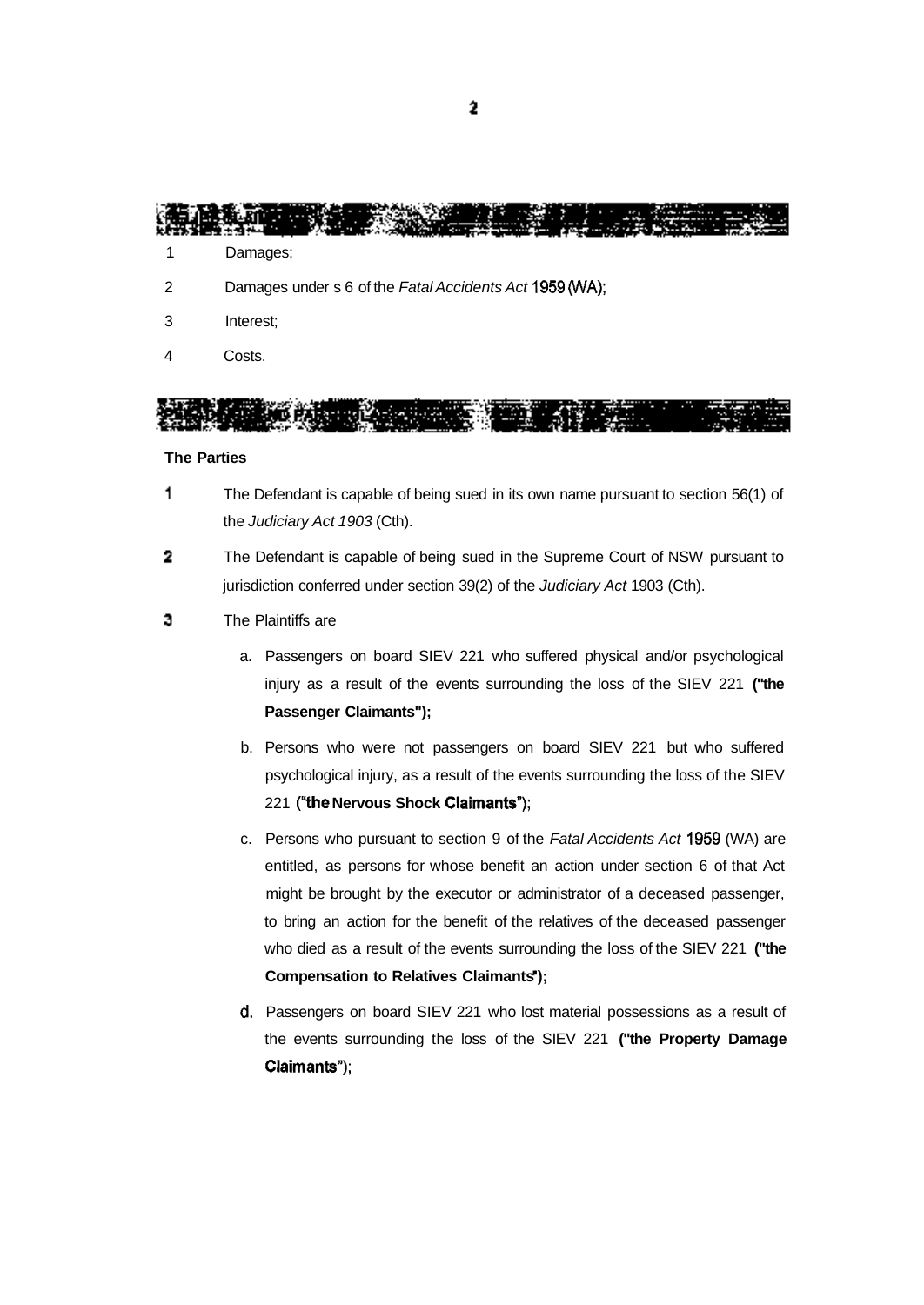a Persons who pursuant to section 4 of the Law Reform (Miscellaneous Provisions) Act 1941 (WA) are entitled, as representatives of the estates of passengers on board SIEV 221 who lost material possessions as a result of the events surrounding the loss of the SIEV 221, to bring an action for damages arising from that loss **(the Property Damage Estate Claimants");** 

#### **Representative Nature of the Proceeding**

- 4 This proceeding is brought by the Plaintiffs as a representative proceeding pursuant to rule 7.4 of the Uniform Civil Procedure Rules 2005 and is continued by the Plaintiffe pursuant to Part 10 of the Civil Procedure Act 2005 on their own behalf and on behalf of the group members who include the Plaintiffe **("the Represented Persons").**
- 5 The Plaintiffe belong to a group of persons (or their estates) who have suffered loss or damage (whether material, physical, psychiatric or economic loss) by reason of the shipwreck of SIEV 221 on 15 December 2010.
- 6 The common questions of fact or law that arise in relation to the "Represented Persons" are:
	- a. Whether, by no later than September 2010, the Defendant was involved in an ongoing operation for the Interception of SIEVs in territorial waters North of Christmas Island **("the Interception Operation").**
	- b. Whether, in the period September to December 2010, the Defendant owed to passengers on board SIEVs which approached Christmas Island a duty to take reasonable care, in the exercise of the Defendant's powers and the deployment of the Defendant's resources in the Interception Operation, so as to avoid foreseeable physical harm to those passengers.
	- c. Whether, in the period September to December 2010, the Defendant owed to relatives of passengers on board SIEVs which approached Christmas Island a duty to take reasonable care, in the exercise of the Defendant's powers and the deployment of the Defendant's resources in the Interception Operation, so as to avoid foreseeable psychiatric injury to those relatives.
	- d. Whether, in the period September to December 2010, the Defendant owed to rescuers and onlookers at Christmas Island a duty to take reasonable care, in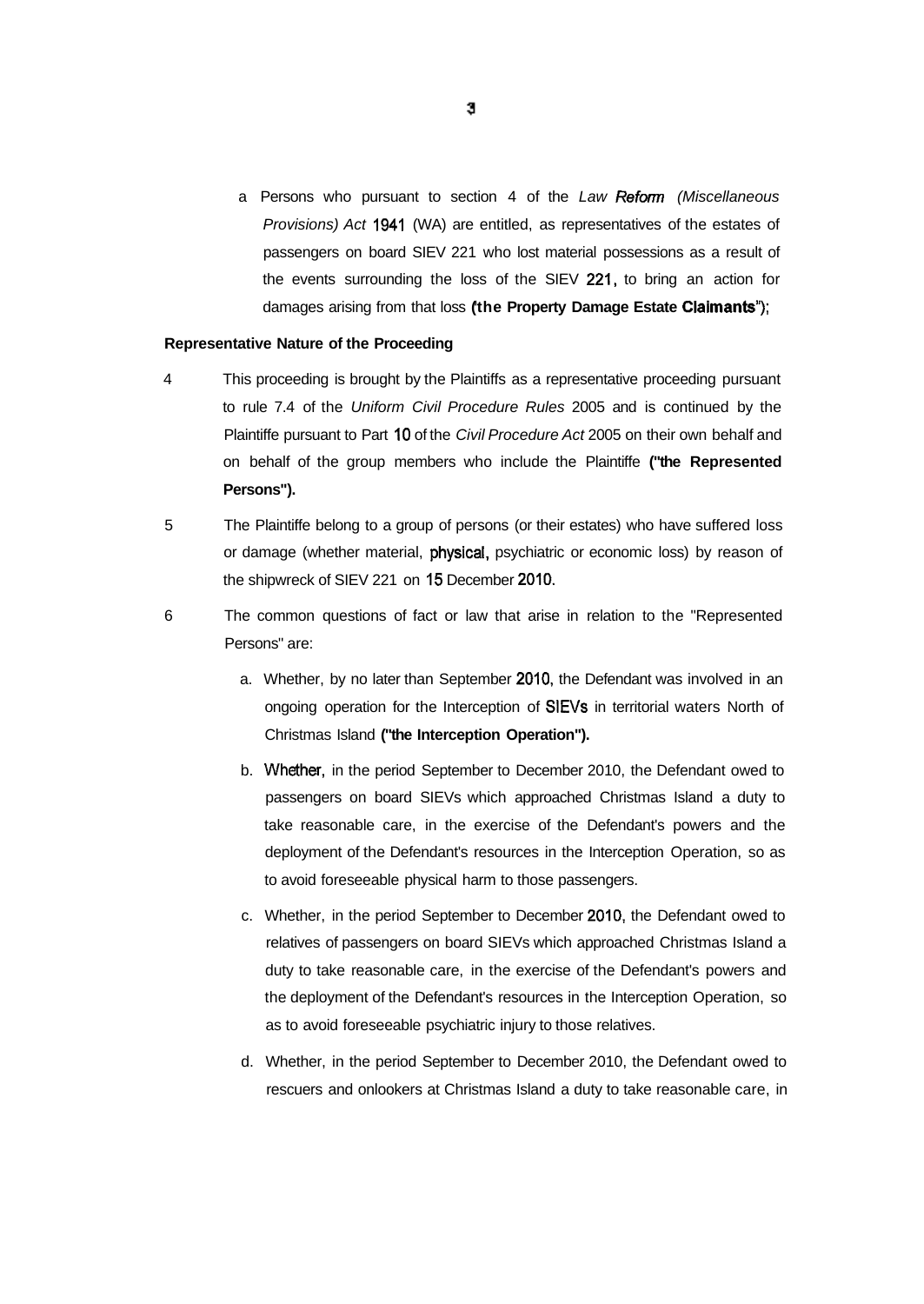the exercise of the Defendant's powers and the deployment of the Defendant's resources in the Interception Operation, so as to avoid foreseeable mental harm to those rescuers and onlookers.

- e. Whether, in the period September to December 2010, the Defendant owed to passengers on board SIEVs a duty to take reasonable care in the exercise of the Defendant's powers and the deployment of the Defendant's resources in the Interception Operation, so as to avoid foreseeable loss of property belonging to those **passengers**.
- f. Whether, in the period September to December 2010, there was a risk that a SIEV heading south through territorial waters towards Christmas Island would, if not intercepted as part of the Defendant's Interception Operation, be shipwrecked on the cliffs of Christmas Island resulting in catastrophic loss of life **("the Shipwreck Risk").**
- g. Whether, in the period September to December 2010, the shipwreck risk was foreseeable within the meaning of s 5B(1)(a) of the Civil Liability Act 2002 (WA) ("the CLA").
- h. Whether, in about September to December 2010, the shipwreck risk was "not insignificant" within the meaning of s 5B(1)(b) of the CLA,
- i. Whether in response to the shipwreck risk, in the period September to December 2010 a reasonable public authority in the position of the Defendant and its servants and agents, owing the duties of care owed by the Defendant, would have taken the precaution of not permitting the rescue ships Sea Eye and Colin Winchester to remain out of survey and incapable of use in attending to any SIEVs in distress in territorial waters to the north of Christmas Island in poor weather **("the Readiness Precaution").**
- j. Whether in response to the Shipwreck Risk, on the evening of 14 December 2010 a reasonable public authority in the position of the Defendant and its servants and agents, owing the duty of care owed by the Defendant, would have taken the precaution of returning the HMAS Pirie to patrol at the usual station for intercept of SIEVs in territorial waters to the north of Christmas Island **("the Ongoing Patrol Precaution").**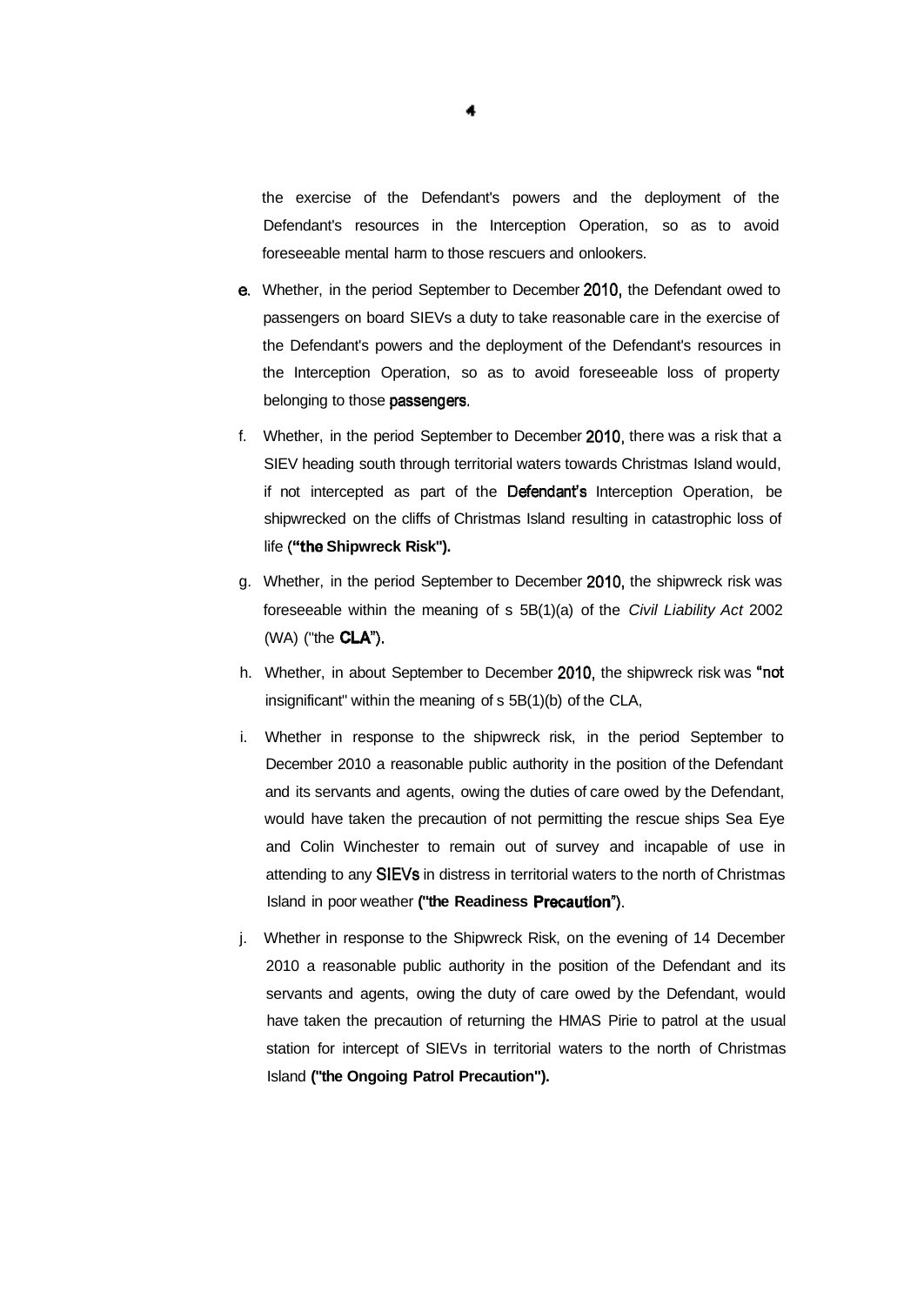- k. Whether by about 6:00am on 15 December 2010 the commanding officer of the HMAS Pirie knew, or had reason to suspect, that SIEV 221 was approaching Christmas Island from the north in poor weather and in distress.
- i. Whether in response to the Shipwreck Risk and the SIEV 221 being in distress, at about 6 am on 15 December 2010 a servant or agent of a public authority in the position of the Defendant, owning the duty of care owed by the Defendant, would have taken the precaution of sailing the HMAS Pirie and the ACV Triton to attend to SIEV 221 earlier than' they in fact did **("the Earlier Response Precaution").**
- m. Whether, had the Defendant taken the Readiness Precaution, the Ongoing Patrol Precaution and/or the Earlier Response Precaution, SIEV 221 would not have been shipwrecked on the north coast of Christmas Island on 15 December 2010.
- n. Whether on about 15 December 2010 the Defendant's sen/ants or agents in command of the HMAS Pirie and the ACV Triton owed any statutory duty to the Represented Persons pursuant to section 265 of the Navigation Act 1912 (Cth),
- o. Whether the Defendant's servants or agents breached that duty by failing to cause their respective ships to proceed with all practicable speed to the assistance of the passengers of SIEV 221.
- p. Whether on the morning of 15 December 2010 the Defendant was, by operation of section 261A of the Migration Act 1958 (Cth), the owner of SIEV 221.
- q. Whether by reason of its ownership, on the morning of 15 December 2010 the Defendant owed any statutory duty or duties to the Represented Persons consistently with, and derived in part from, a shipowner's obligations under sections 208 and 227B of the Navigation Act 1912 (Cth).

## **Applicable Law**

7 Pursuant to section 5 of the Christmas Island Act 1958 (Cth), at all relevant times Christmas Island was declared to be accepted by the Defendant as a Territory under the authority of the Defendant.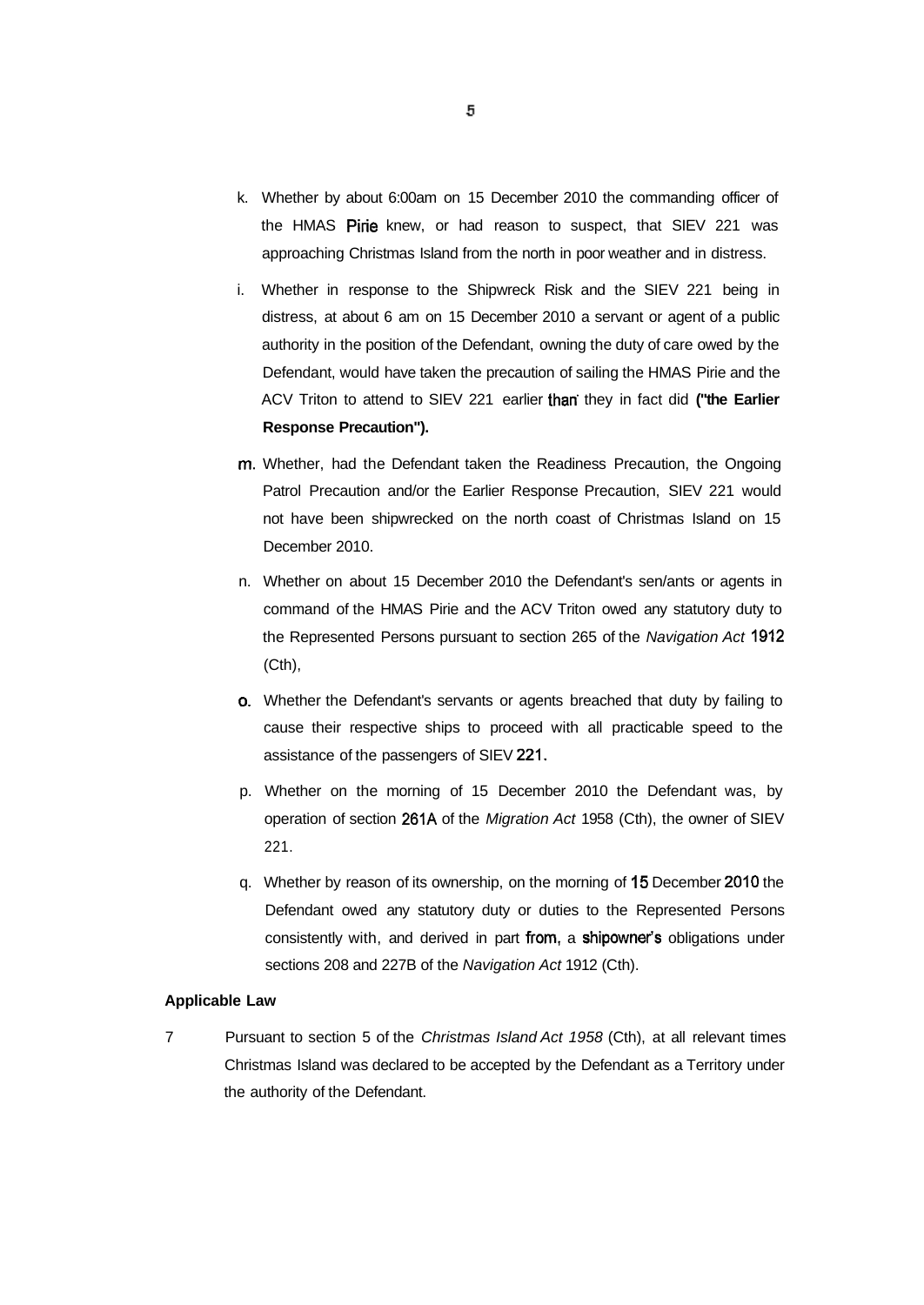- 8 Pursuant to section 15B of the Acts Interpretation Act 1901 (Cth), at all relevant times the territory of Christmas Island was extended to include its land mass and its territorial and inland sea.
- 9 At all relevant times, the territorial waters of Christmas Island extended 12 nautical miles from the coast of Christmas Island pursuant to Part 2, Division 1 of the Seas and Submerged Lands Act 1973.
- 10 At all material times, the provisions of the law of Western Australia, as in force in Western Australia, applied in the Territory of Christmas Island, including its territorial waters, pursuant to section 7 and/or section 8A of the Christmas Island Act
- 11 The Defendant's negligent acts or omissions, as pleaded below, occurred in Christmas Island and its territorial waters in September to December 2010.
- 12 The applicable law for the determination of any liability arising from the Defendant's acts or omissions as pleaded below is the common law of negligence as applicable in Western Australia as at September to December 2010, as amended, affected or further stated under:
	- a. the Civil Liability Act 2002 (WA);
	- b. the Fatal Accidents Act 1959 (WA); and
	- c. the Navigation Act 1912 (Cth),

## **The Relevant Powers and Functions of the Defendant**

- 13 At all material times the Defendant had the care and responsibility for:
	- a. administering and ensuring compliance with the Migration Act 1958 (Cth), including in Christmas Island and its territorial sea;
	- b. preventing the infringement of immigration laws within Australia or the territorial seas of Australia: preamble to Seas and Submerged Lands Act 1973;
	- c. the lawful and orderly entry of people into Australia, along with ensuring that only those foreign nationals who are appropriately authorised are allowed to stay; and
	- d. intercepting, apprehending and processing unauthorised maritime arrivals.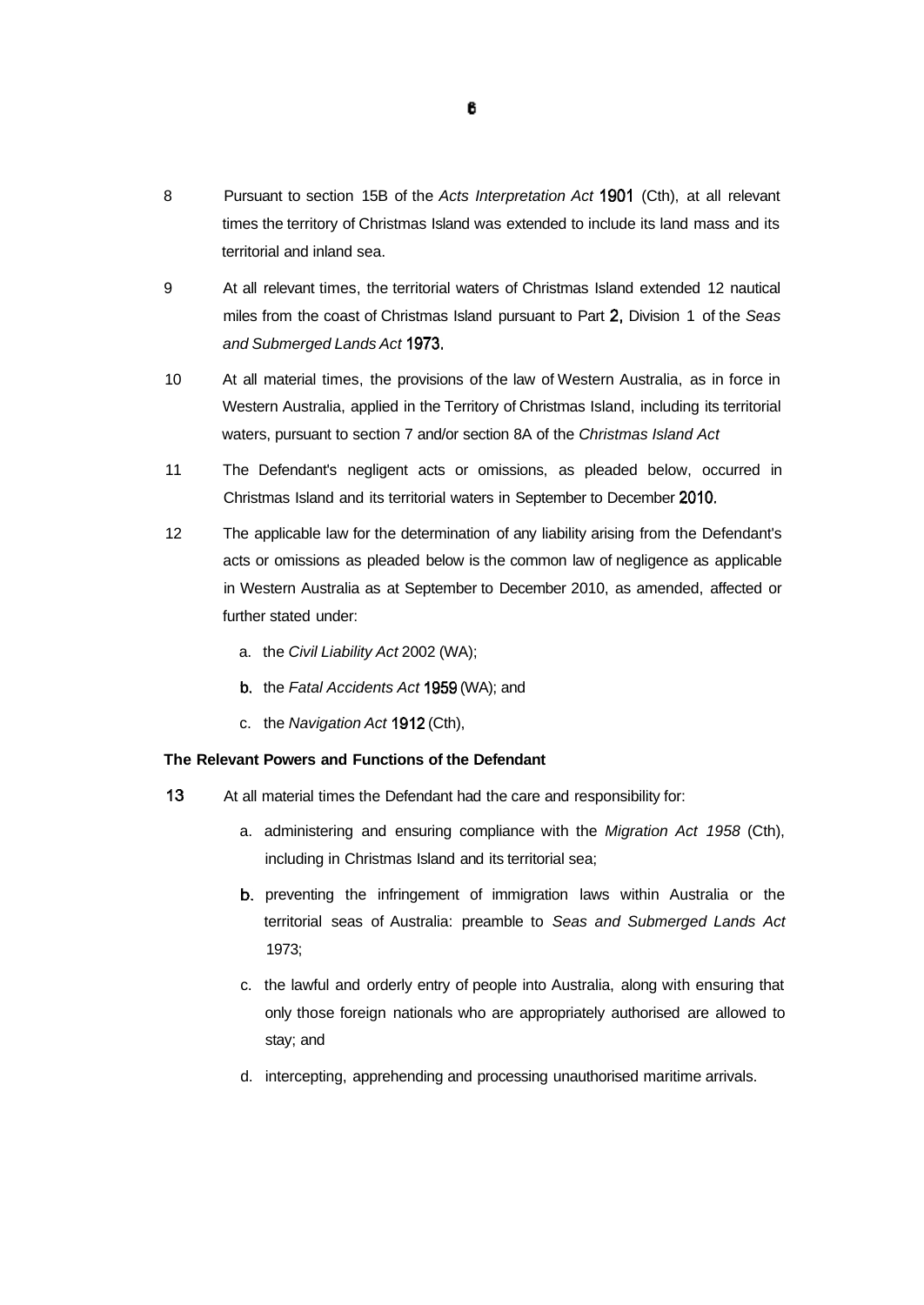- 14 At all material times the Defendant through its servants and agents had the power to:
	- a. execute and maintain the laws of the Commonwealth, pursuant to the Defendant's executive power under s 61 of the Constitution]
	- b. prevent the contravention of the Migration Act, including the prohibition in section 42 against a non-citizen travelling to Australia without a visa that is in effect, and the prohibitions in sections 229 and 233A against people smuggling;
	- c. intercept, board and search SIEVs and their passengers, pursuant to sections 245B, 245C, 245F, 245FA, 245G, 249 and 251 of the Migration Act] and
	- d. detain suspected non-citizens who have travelled to Australia pursuant to sections 189 and 250 of the Migration Act.

#### **The Exercise of the Defendant's Powers and Functions through Agencies**

- 15 As at 2010, the Defendant coordinated the exercise of its powers and functions in relation to the arrival of "unlawful non-citizens" by sea to Australian territory, including the interception of suspected illegal entry vessels **(SIEVs),** through its agency the Border Protection Command **(BPC).**
- 16 Through the Minister for Justice and Customs, the Minister for Defence and the Attorney General, the Defendant:
	- a. managed and controlled the operations of BPC; and
	- b. provided assets (such as ships and aircraft) and assigned employees for use by BPC in its operations, including assets and employees of:
		- (i) the Australian Defence Force (under the control and administration of the Minister for Defence);
		- (ii) the Australian Federal Police (an agency of the Attorney-General); and
		- (iii) the Australian Customs and Border Protection Sen/ice (an agency of the Attorney-General); and
		- (iv) the People Smuggling Intelligence Analysis Team (a sub-agency of the Australian Customs and Border Protection Service).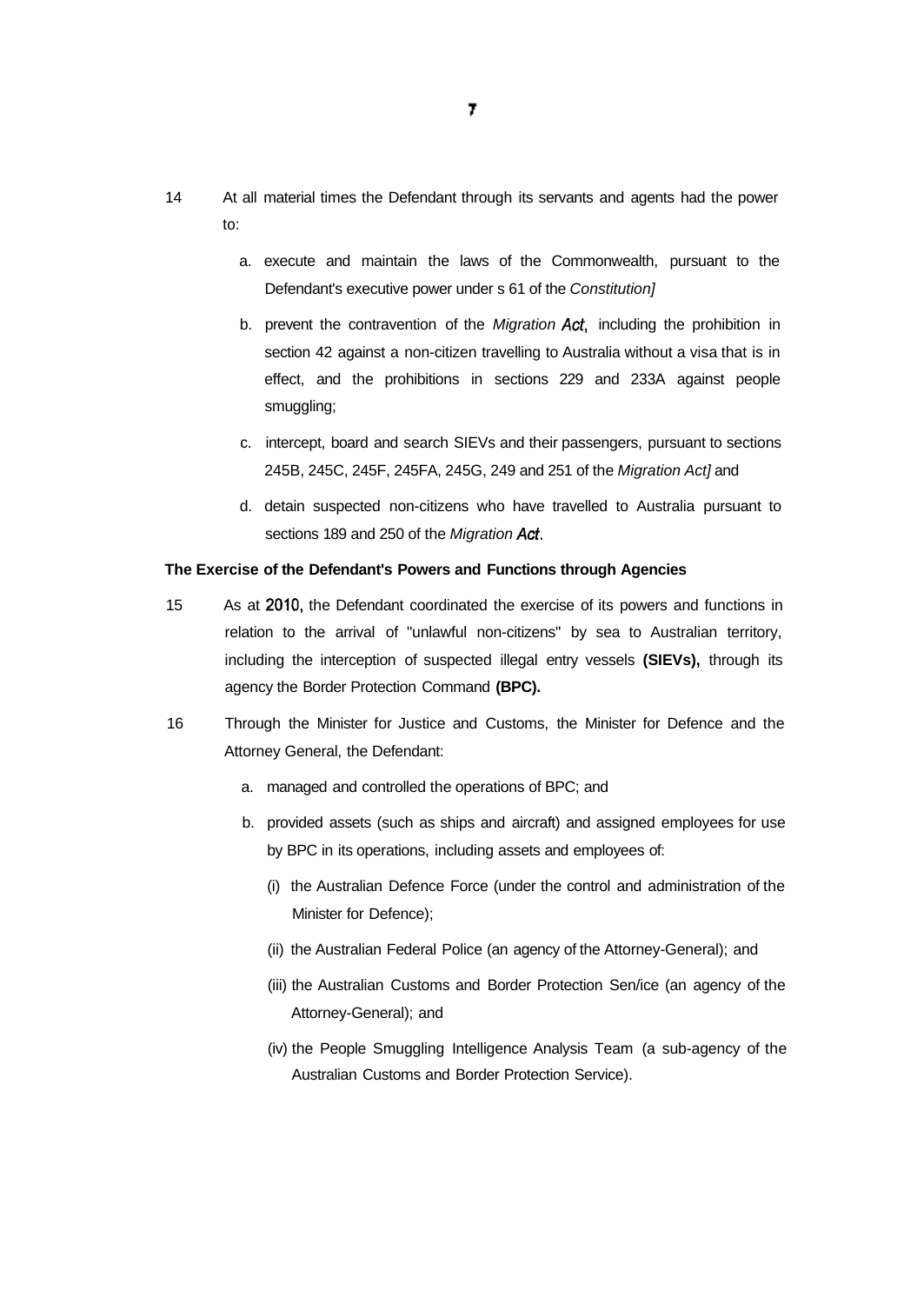- 17 BPC in turn operated through its sub-agency the Australian Maritime Security Organisation Command **("AMSOC).**
- 18 The purpose of BPC included:
	- a. to monitor SIEVs' passages;
	- b. to detain SIEVs, its passengers and crew;
	- c. to assist occupants of SIEVs if the vessel got into difficulty; and
	- d. to attempt to eliminate, or alternatively, reduce the loss of life or injury to persons travelling on a SIEV.
- 19 At all material times, the Defendant was liable for any acts or omissions of:
	- a. BPC, AMSOC, the Australian Defence Force, the Australian Federal Police, the Australian Customs and Border Protection Service, the Attorney General's Department the Ministry of Defence, the Ministry for Justice and Customs, the People Smuggling Intelligence Analysis Team; and
	- b. the Defendant's personnel, servants and agents assigned to work in those ministries or agencies.

# **BPC's Operation to Intercept SIEVs to the North of Christmas Island**

20 Between 1 January 2010 and 15 December 2010, SIEVs approached Christmas Island and were intercepted on the dates, at the approximate locations, and under the response status as set out in the table below:

| No. | Date     | <b>SIEV number</b><br><b>Approx. Interception Location</b> |                           |  |
|-----|----------|------------------------------------------------------------|---------------------------|--|
|     | 03.01.10 | 92                                                         | 4nm N of Christmas Island |  |
| 2   | 10.01.10 | 95<br>4.8nm N of Flying Fish Cove                          |                           |  |
| 3   | 13.01.10 | 96                                                         | 9nm N of Flying Fish Cove |  |
| 4   | 23.01.10 | 98<br>1nm N of Flying Fish Cove                            |                           |  |
| 5   | 01.02.10 | 100                                                        | <b>Flying Fish Cove</b>   |  |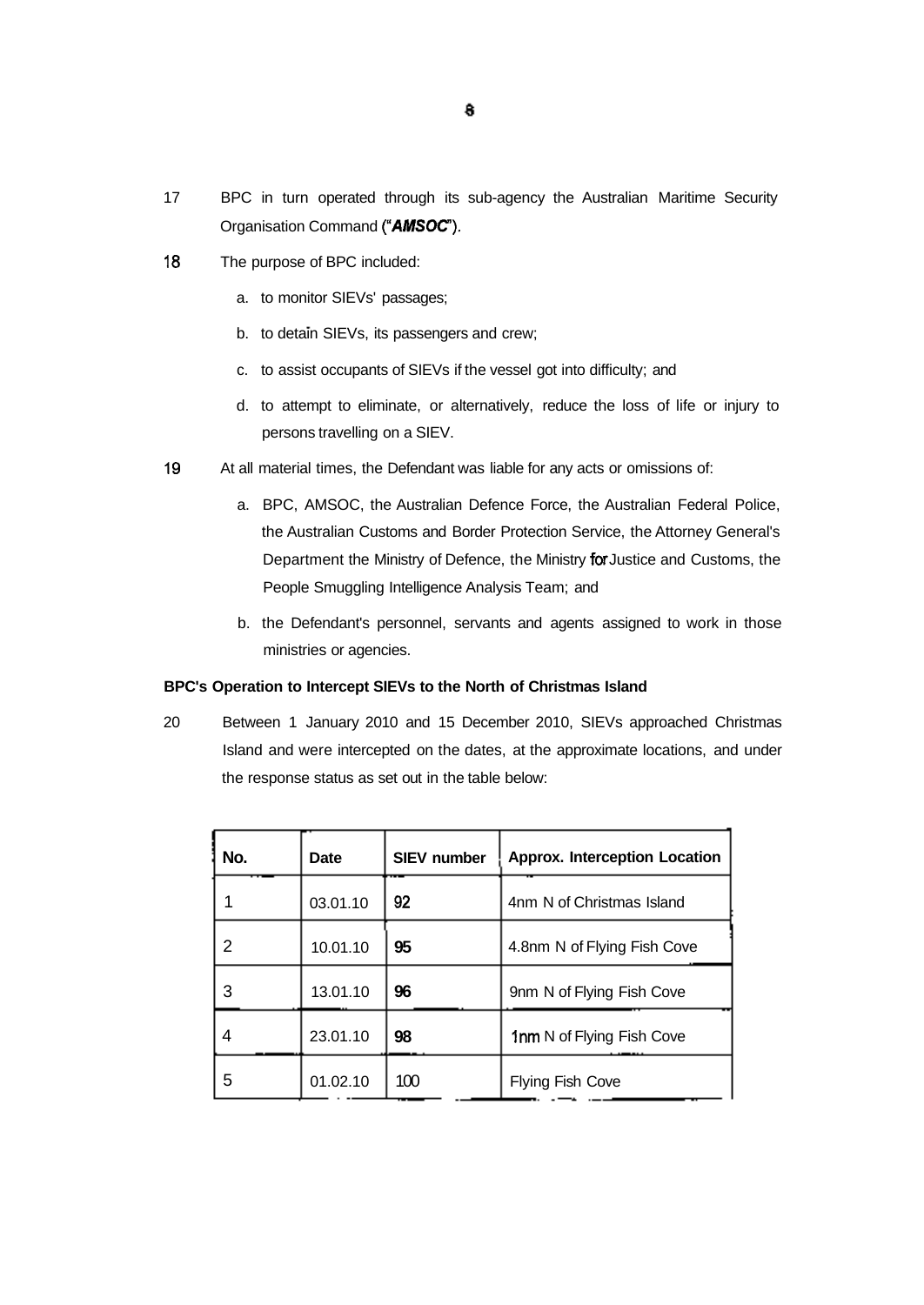| 6  | 25.02.10 | 107 | 1 nm NW of Flying Fish Cove                                            |  |
|----|----------|-----|------------------------------------------------------------------------|--|
| 7  | 28.02.10 | 108 | 20nm WNW of Christmas Island                                           |  |
| 8  | 06.03.10 | 110 | 8nm from Christmas Island                                              |  |
| 9  | 13.03.10 | 115 | 5nm N of Rocky Point                                                   |  |
| 10 | 19.03.10 | 116 | 8nm NW of Christmas Island                                             |  |
| 11 | 29.03.10 | 123 | 1 nm from Flying Fish Cove                                             |  |
| 12 | 31.03.10 | 124 | 0.5nm NW of North East Point                                           |  |
| 13 | 16.04.10 | 134 | 14nm E of Christmas Island                                             |  |
| 14 | 10.05.10 | 145 | 6nm NW of Christmas Island                                             |  |
| 15 | 13.05.10 | 148 | <b>Not</b><br>intercepted, arrived<br>at<br><b>Christmas Island</b>    |  |
| 16 | 29.05.10 | 129 | intercepted,<br>arrived<br><b>Not</b><br>at<br><b>Christmas Island</b> |  |
| 17 | 11.06.10 | 158 | 3.2nm NW of Christmas Island                                           |  |
| 18 | 18.06.10 | 162 | 2nm NW of Christmas Island                                             |  |
| 19 | 23.06.10 | 163 | arrived<br><b>Not</b><br>intercepted,<br>at<br><b>Christmas Island</b> |  |
| 20 | 26.06.10 | 164 | 17.5nm E of Christmas Island                                           |  |
| 21 | 02.07.10 | 165 | 12nm N of Christmas Island                                             |  |
| 22 | 03.07.10 | 166 | 0.5nm from Christmas Island                                            |  |
| 23 | 21.07.10 | 171 | 1nm from Flying Fish Cove                                              |  |
| 24 | 21.07.10 | 172 | 1nm from Flying Fish Cove                                              |  |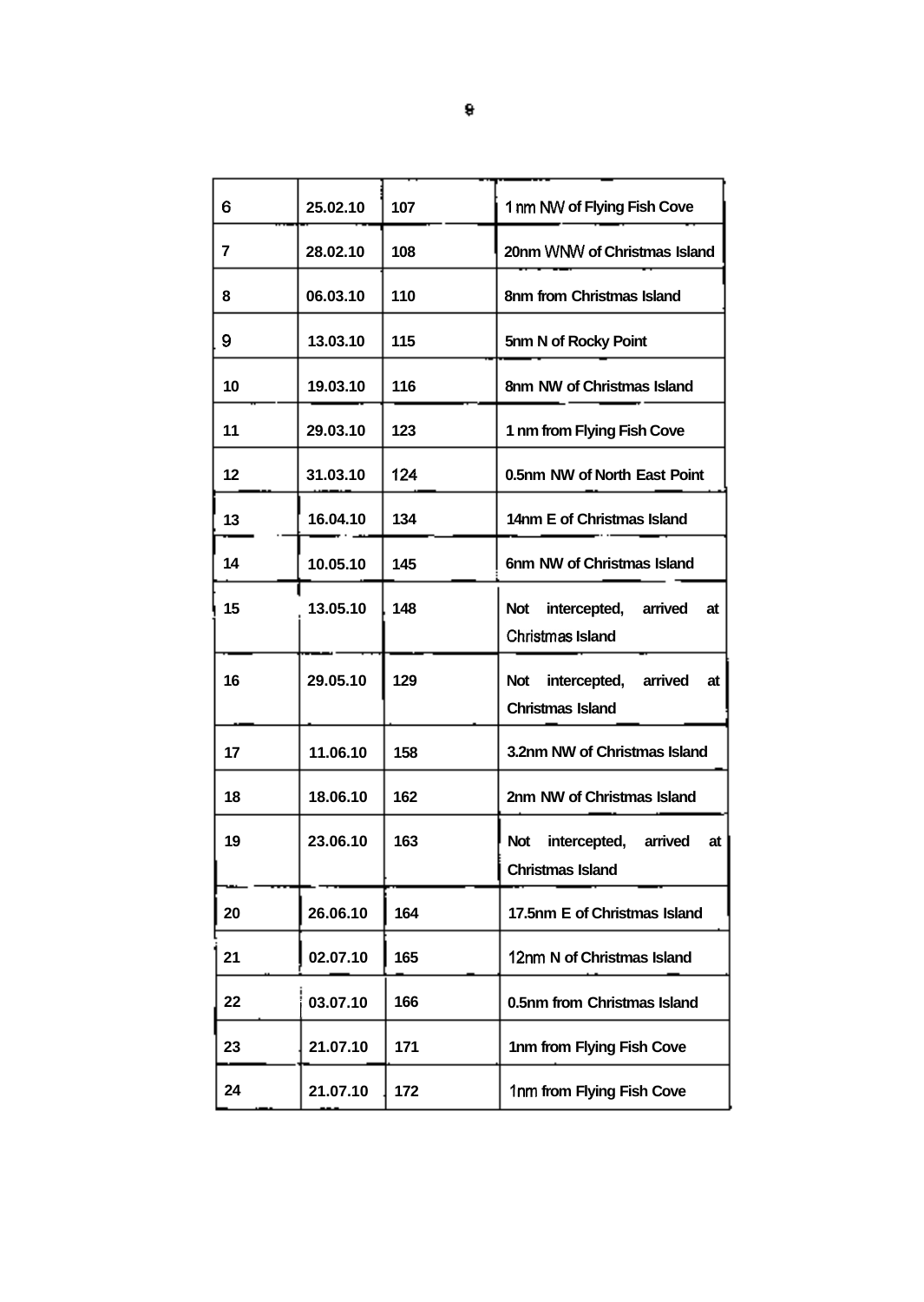| 25 | 10.08.10 | 174 | 4.2nm NE of North East Point                             |  |
|----|----------|-----|----------------------------------------------------------|--|
| 26 | 13.08.10 | 175 | 5nm N of Flying Fish Cove                                |  |
| 27 | 17.08.10 | 176 | 1.5nm from Flying Fish Cove                              |  |
| 28 | 19.08.10 | 177 | 12nm N of Flying Fish Cove                               |  |
| 29 | 28.08.10 | 181 | 3nm N of Flying Fish Cove                                |  |
| 30 | 31.08.10 | 182 | 1.7nm N of Flying Fish Cove                              |  |
| 31 | 01.09.10 | 183 | 2nm NW of Flying Fish Cove                               |  |
| 32 | 03.09.10 | 184 | 0.1 nm from Christmas Island                             |  |
| 33 | 13.09.10 | 186 | 2nm N of Flying Fish Cove                                |  |
| 34 | 20.09.10 | 187 | Half way between NW and SW<br>corner of Christmas Island |  |
| 35 | 04.10.10 | 191 | 7.5nm NW of Flying Fish Cove                             |  |
| 36 | 08.10.10 | 193 | 8nm N of Flying Fish Cove                                |  |
| 37 | 09.10.10 | 194 | <b>Near Flying Fish Cove</b>                             |  |
| 38 | 11.10.10 | 195 | 4.5nm N of Flying Fish Cove                              |  |
| 39 | 13.10.10 | 196 | 2nm N of Rocky Point                                     |  |
| 40 | 21.10.10 | 197 | 9nm N of Christmas Island                                |  |
| 41 | 24.10.10 | 200 | 3.5nm N of North East Point                              |  |
| 42 | 26.10.10 | 201 | 3nm N of Christmas Island                                |  |
| 43 | 02.11.10 | 203 | 9nm SE of Christmas Island                               |  |
| 44 | 02.11.10 | 204 | 1.2nm from Dolly Beach                                   |  |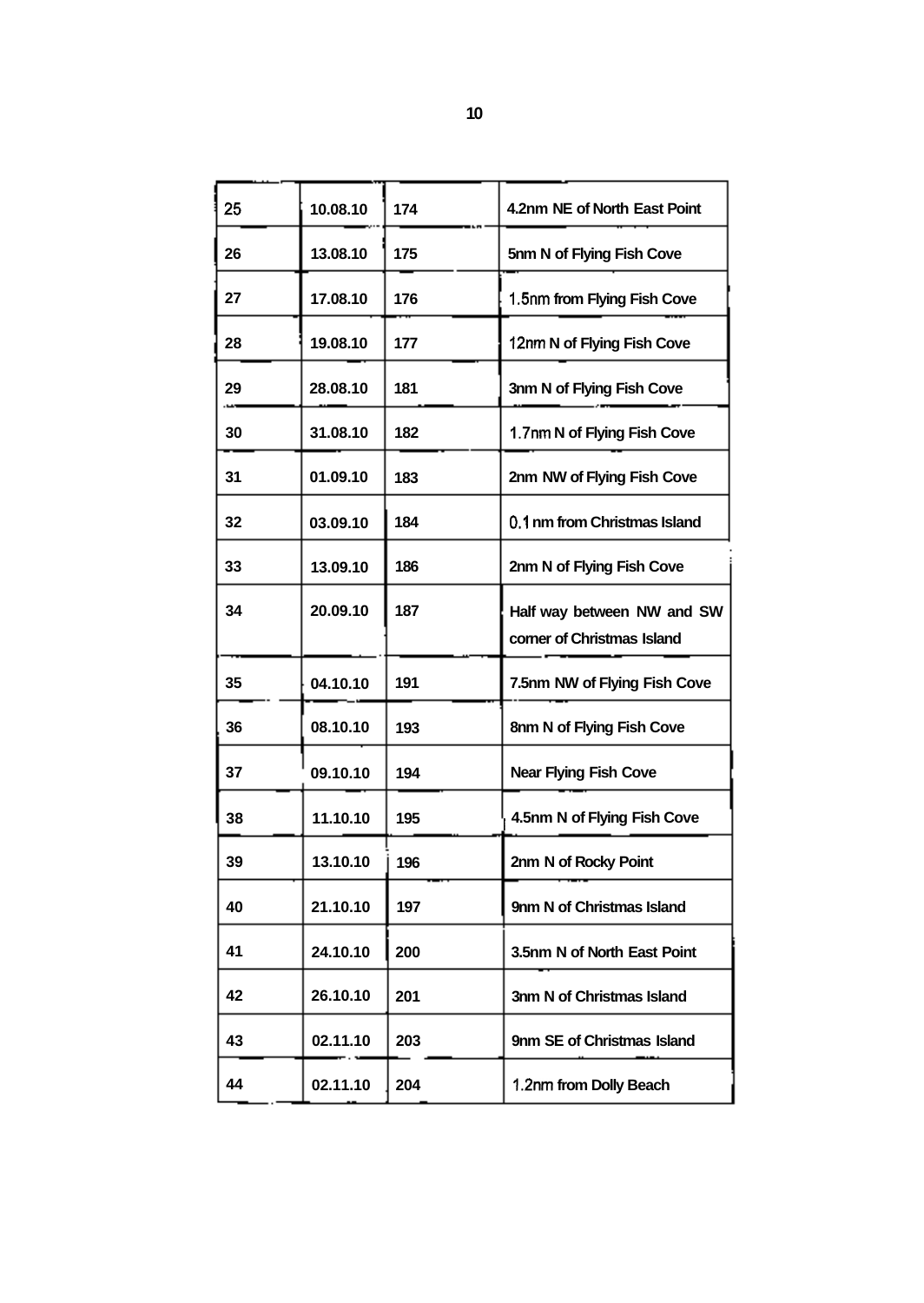| 45 | 03.11.10 | 205 | 5nm N of Flying Fish Cove    |  |
|----|----------|-----|------------------------------|--|
| 46 | 03.11.10 | 206 | 5nm N of Flying Fish Cove    |  |
| 47 | 07.11.10 | 208 | 6.7nm N of Flying Fish Cove  |  |
| 48 | 17.11.10 | 211 | 4nm N or Rocky Point         |  |
| 49 | 30.11.10 | 216 | 4.8nm N of Christmas Island  |  |
| 50 | 01.12.10 | 217 | 2.3nm NW of Christmas Island |  |
| 51 | 14.12.10 | 220 | <b>Near Rocky Point</b>      |  |

**21 By no later than about September 2010, the BPC knew or ought to have known that:** 

- **a. most of the SIEVs approaching Christmas Island were crewed by persons who were not competent to operate vessels for a voyage to Christmas Island;**
- **b. most of the SIEVs approaching Christmas Island had sufficient fuel only for an uninterrupted journey to Christmas Island, without reserves for poor weather or redirection;**
- **c. passengers on board SIEVs suffered a danger to their health and safety whilst aboard;**
- **d. most of the SIEVs were not seaworthy and had engines prone to failure;**
- **e. most of the SIEVs were incapable of landing safely at Christmas island to disembark passengers;**
- **f. Christmas Island had few locations where ships can safely dock;**
- **g. The rest of the coast of Christmas Island consisted of rocky cliffs up to 20m in height;**
- **h. In poor weather there was no safe way for a SIEV to land at Christmas Island to disembark passengers;**
- **i. the expectation of the crew and passengers of most SIEVs heading to Christmas island was to be intercepted by the Defendant's servants or agents**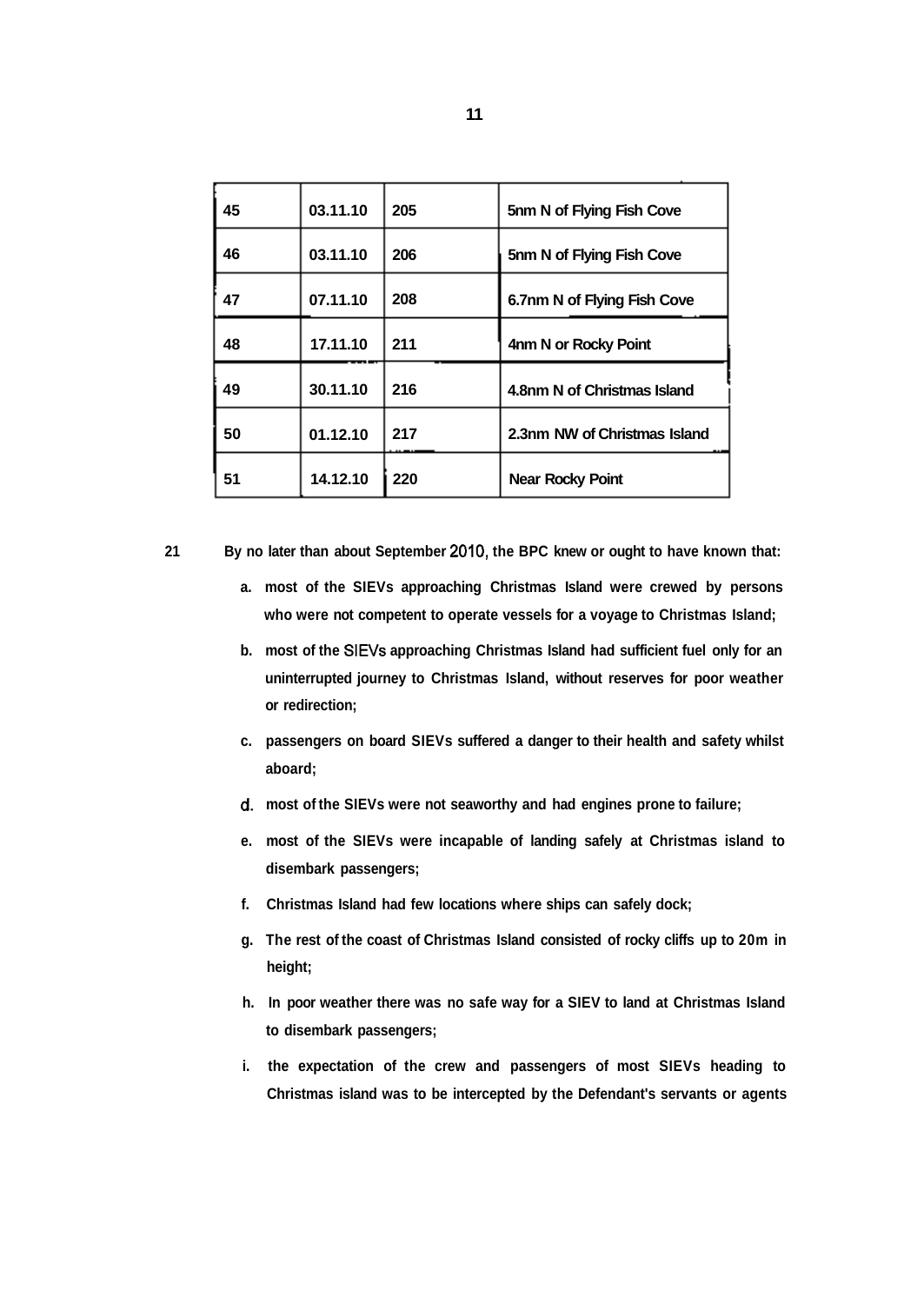**in territorial waters north of Christmas Island, or in the contiguous zone just before entering territorial waters;** 

- **j. the expectation of the crew and passengers of most SIEVs heading to Christmas Island was that, upon interception, they would be taken safely to Christmas Island for immigration processing; and**
- **k. it was common practice for the crew of most SIEVs to openly bring passengers to Christmas Island and to make themselves known to the servants and agents of the Defendant at the earliest available opportunity.**
- **22 To assist in the interception of SIEVs heading towards Christmas Island, during 2010, BPC:** 
	- **a. deployed personnel overseas, including in Indonesia to identify departing SIEVs;**
	- **b. deployed HMAS Pirie as the Christmas Island Response Vessel to patrol the waters around Christmas Island;**
	- **c. deployed ACV Triton, a ship leased by BPC to monitor and intercept SIEVs near Christmas Island and the Ashmore Islands;**
	- **d. deployed spotter planes to monitor and survey SIEVs leaving Indonesian ports and the waters between Indonesia and Christmas Island.**
- **23 Between September 2010 and December 2010, in anticipation of regularly approaching SIEVs, BPC maintained a station or tract in the territorial waters to the North of Christmas Island for its ships to patrol for interception of SIEVs.**
- **24 Further, to assist BPC in the interception SIEVs and the potential search and rescue of unseaworthy SIEVs approaching Christmas Island, between September 2010 and December 2010 the Defendant maintained the following search and rescue ships at Christmas Island:** 
	- **a. The vessel "Sea Eye", which was operated by the AFP on behalf of BPC; and**
	- **b. The vessel "Colin Winchester", which was provided by the BPC to the Volunteer Marine Rescue Service (an organisation of Christmas Island residents, sponsored by the AFP) and operated by the Volunteer Marine Rescue Service predominately through funding provided by BPC.**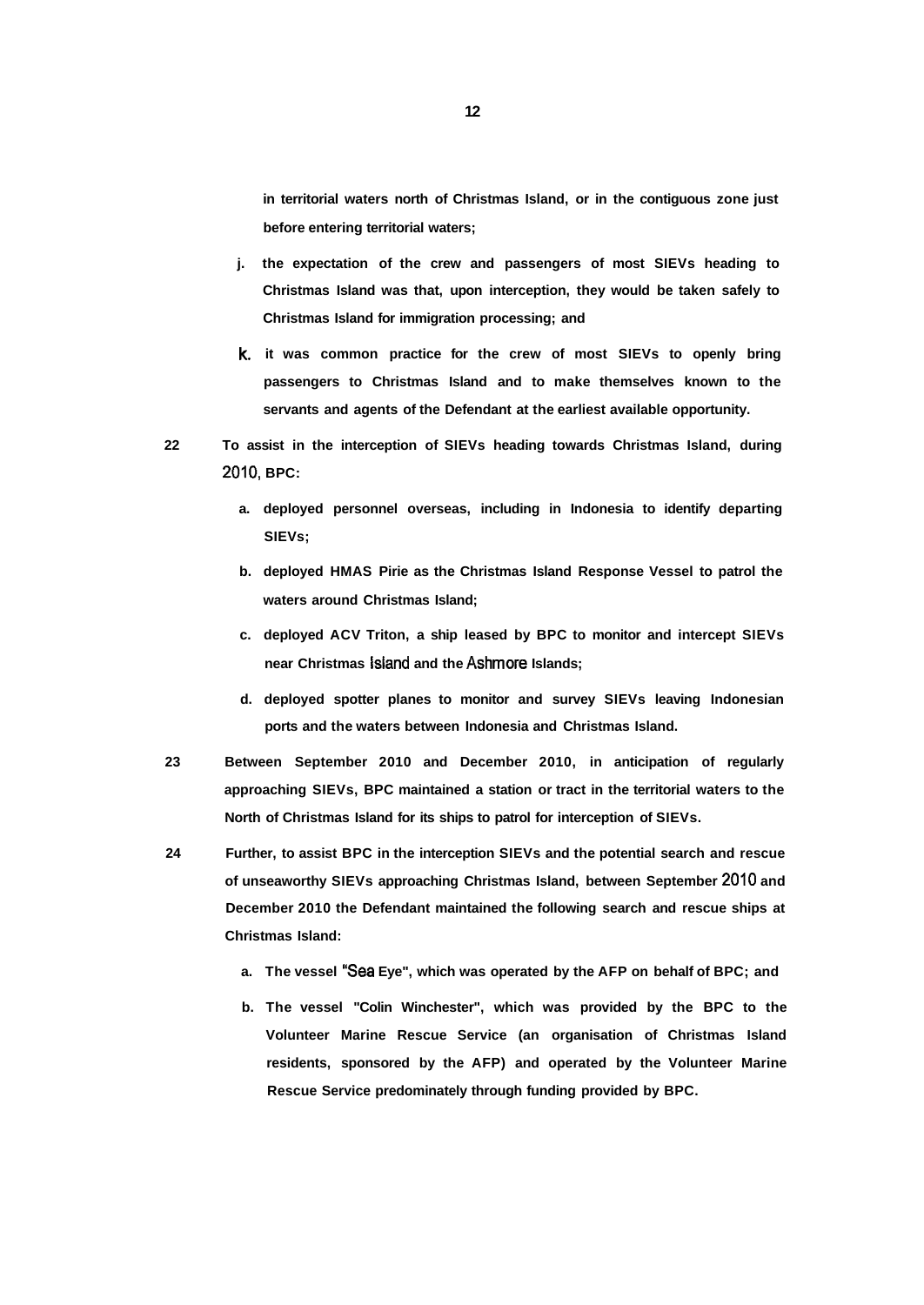- 25 In the premises, by no later than September 2010 and from that time until December 2010, in the exercise of its statutory powers under the Migration Act, the Defendant through its agency BPC was engaged in an ongoing operation **("the Interception Operation")** which was:
	- a. Directed to the surveillance, detection and interception of SIEVs approaching Christmas Island from the North;
	- b. Geographically focused on a narrow stretch of territorial waters to the North of Christmas Island;
	- c. Intercepting and boarding SIEVs at that location on a regular basis;
	- d. Accepting the forfeiture and thereby becoming owner of any SIEV which entered that location, by operation of section 261A of the Migration Act
	- e. Known to people smugglers and those intending to travel to Australia as "Irregular Maritime Arrivals"; and
	- f. Relied upon by passengers of SIEVs to continue to operate in this way, as once those passengers had set off for Christmas Island, they had:
		- (i) no means of turning back;
		- (ii) limited means of landing at Christmas Island without being intercepted; and
		- (iii) if not intercepted, a substantial risk of being shipwrecked and catastrophic loss of life, especially if they encountered poor weather, ran out of fuel or had engine failure.
- 26 Further, by no later than September 2010 and from that time until December 2010: the Defendant:
	- a. Had assumed responsibility and control of the safe arrival of SIEVs approaching Christmas Island from the North through the Interception Operation; and
	- b. Had special knowledge of:
		- (i) the particular vulnerability of passengers of SIEVs approaching Christmas Island from the north in the expectation of being intercepted by the servants and agents of the Defendant; and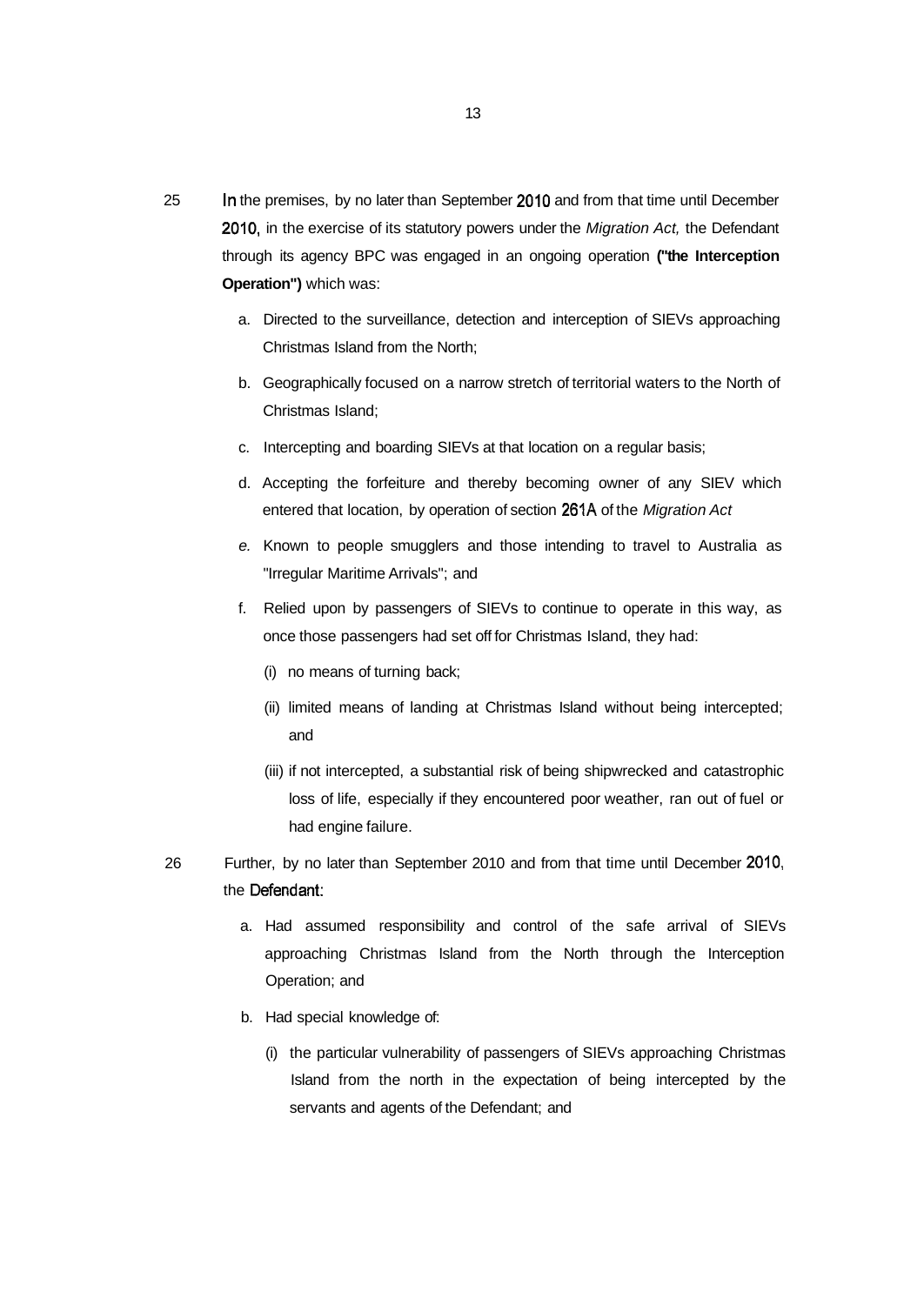(ii) the particular reliance of passengers of SIEVs approaching Christmas Island from the north upon interception by the servants and agents of the Defendant.

#### **Duties of Care in the Conduct of the Interception Operation**

- 27 By reason of the matters in paragraphs 13 to 26 above, in September to December 2010 the Defendant owed, to the passengers of SIEVs approaching Christmas Island, a duty to take reasonable care in the exercise of its powers and the deployment of resources in the conduct of the Interception Operation, so as to avoid foreseeable risks of physical injury, death and property damage to those passengers.
- 28 Further, given the potentially catastrophic consequences for passengers of a SIEV if it were shipwrecked on the coast of Christmas Island due to any failure by the Defendant to take reasonable care in the conduct of the Interception Operation, the Defendant ought to have foreseen that:
	- a. the family members of a passenger learning of the passenger being killed, injured or put in peril; and
	- b. the bystanders and rescuers witnessing the passengers being killed, injured or put in peril,

might, though of normal fortitude, in the circumstances suffer a recognised psychiatric illness.

- 29 By reason of the above, in September to December 2010 the Defendant owed to:
	- a. the family members of passengers on a SIEV approaching Christmas Island; and
	- b. the bystanders and rescuers who witness a shipwreck of a SIEV approaching Christmas Island,

a duty to take reasonable care in the exercise of its powers and the deployment of resources in the conduct of the Interception Operation, so as to avoid foreseeable risks of mental harm to them.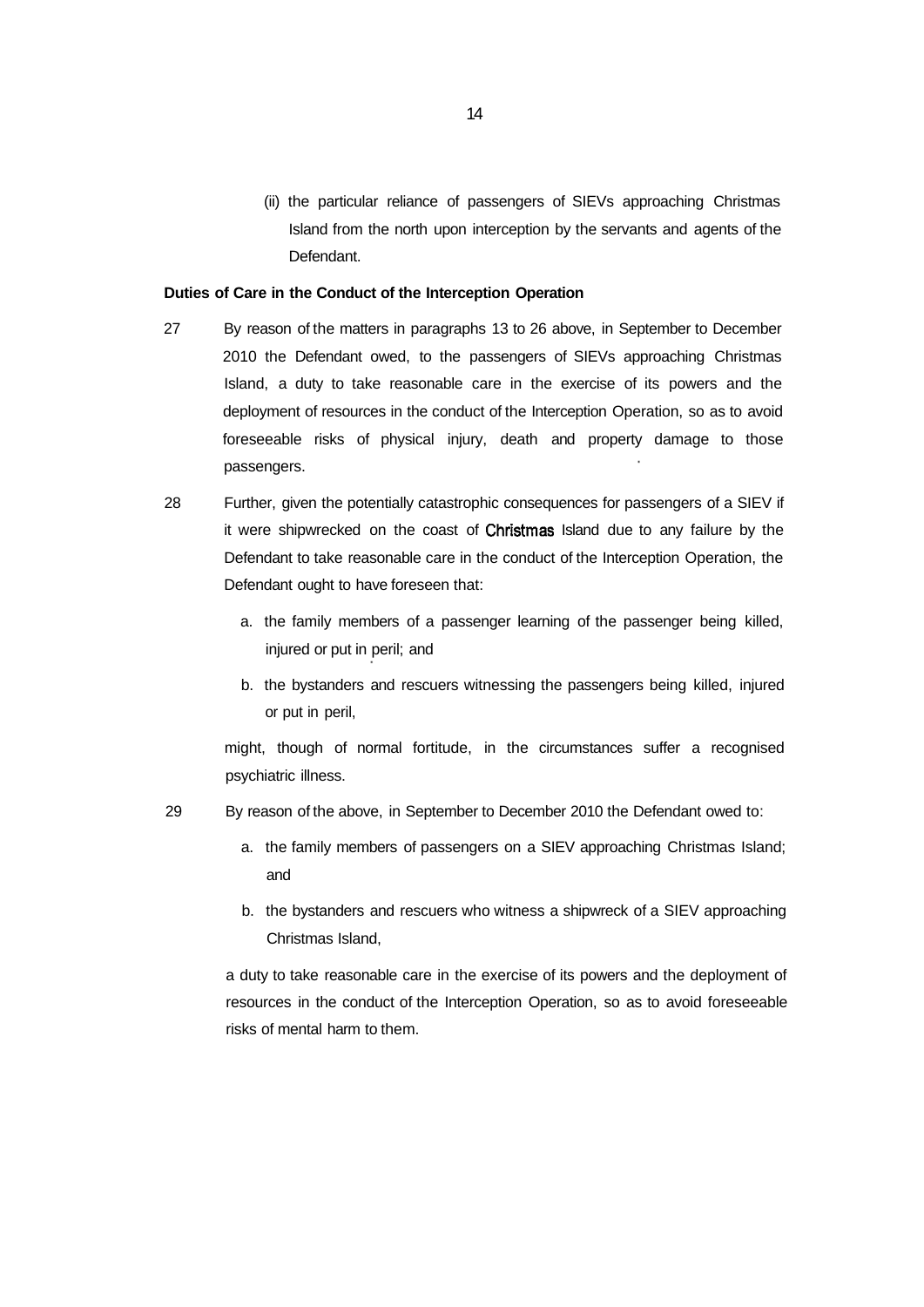#### The Relevant Risk of Harm - The Shipwreck Risk

30 In September to December 2010, there was a risk that in the course of the Interception Operation, a SIEV might if not intercepted on approaching Christmas Island from the north, be shipwrecked on the rocky coast of Christmas Island due to poor weather, poor navigation, running out of fuel, or a combination of those factors, thereby leading to catastrophic loss of life **("the Shipwreck Risk").** 

## **The Foreseeability of the Shipwreck Risk (s 5B(1)(a) of the CLA)**

- 31 By reason of the matters in paragraphs 15 to 21 above, in September to December 2010 the Defendant through its servants and agents at BPC:
	- a. knew of the Shipwreck Risk; or
	- b. alternatively, ought to have known of the Shipwreck Risk.
- 32 By reason of the above, in September to December 2010 the Shipwreck Risk was foreseeable to the Defendant, within the meaning of that expression in s 5B(1)(a) of the CLA.

#### **The Shipwreck Risk was "not Insignificant" (s 5B(1)(b) of the CLA)**

- 33 By reason of the matters in paragraphs 15 to 21 above, in September to December 2010 and from the perspective of the Defendant and its servants and agents at BPC, the Shipwreck Risk:
	- a. had a significant probability of coming to fruition, given that a significant number of the SIEVs approaching Australian territory between 1 January 2010 and 14 December 2010 was intercepted, despite being outside of territorial waters, in observation of Australia's obligations under the Safety of Life at Sea Convention;
	- b. had a significant probability of coming to fruition given the increasing regularity of SIEVs approaching Christmas Island;
	- c. was increasing due to the arrival of the monsoon season in December;
	- d. involved the catastrophic loss of human life; and
	- e. involved exposure of the Defendant's servants and agents, as well as residents of Christmas Island, to danger in any subsequent rescue operation in poor weather close to shore.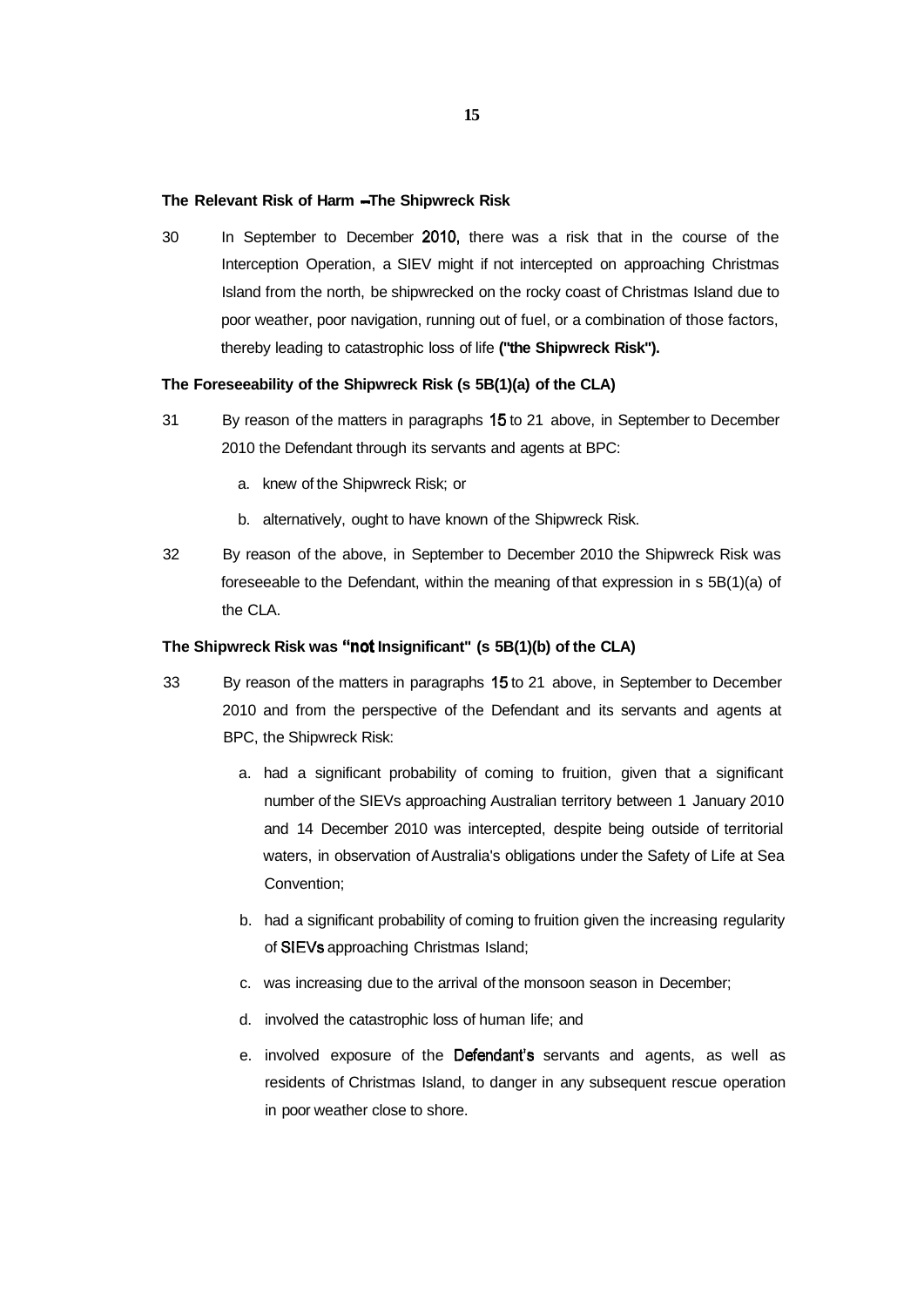34 By reason of the above, in September to December 2010 the Shipwreck Risk was "not insignificant", within the meaning of that expression in s 5B(1)(b) of the CLA.

#### **Precaution A (s 5B(1)(c) of the CLA) - The Readiness Precaution**

- 35 On or about 14 January 2008, the Defendant through its agency the AFP procured the vessel Colin Winchester for use by the AFP in marine operations at Christmas Island, including search and rescue.
- 36 On about 14 January 2008, the Defendant through its agency the AFP procured the vessel Sea Eye for use by the Volunteer Marine Rescue Service in search and rescue operations at Christmas Island.
- 37 Throughout 2010, both the Colin Winchester and the Sea Eye were out of survey and unfit for use in search and rescue in Christmas Island due to defects in the ships' design and build which rendered them unsafe for use in a sea state of greater than level 1.
- 38 From about August 2010, as a result of inspections and reports by the Australian Maritime Safety Authority **("AMSA")** dated 11 and 12 August 2010, the AFP knew that the Colin Winchester and the Sea Eye were unfit for use in search and rescue in Christmas Island due to defects in the ships' design and build which rendered them unsafe for use in a sea state of greater than level 1.
- 39 Between September and December 2010, a reasonable public authority in the position of the Defendant and its servants and agents, owing the duties of care said to be owed by the Defendant, would have in response to the Shipwreck Risk taken the following precaution **("the Readiness Precaution"):** 
	- a. not permit the Colin Winchester and the Sea Eye to remain out of survey and incapable of use as search and rescue vessels in poor weather, despite advice of AMSA as to defects in those ships, AMSA's requirement that those defects be corrected by 11 and 12 November 2010 respectively, and concerns raised by the Volunteer Marine Rescue Service on 1 December 2010 that it was unable to provide a dedicated, viable marine rescue service; or
	- b. alternatively, replaced the Colin Winchester and the Sea Eye with vessels capable of use as search and rescue vessels in bad weather close to shore.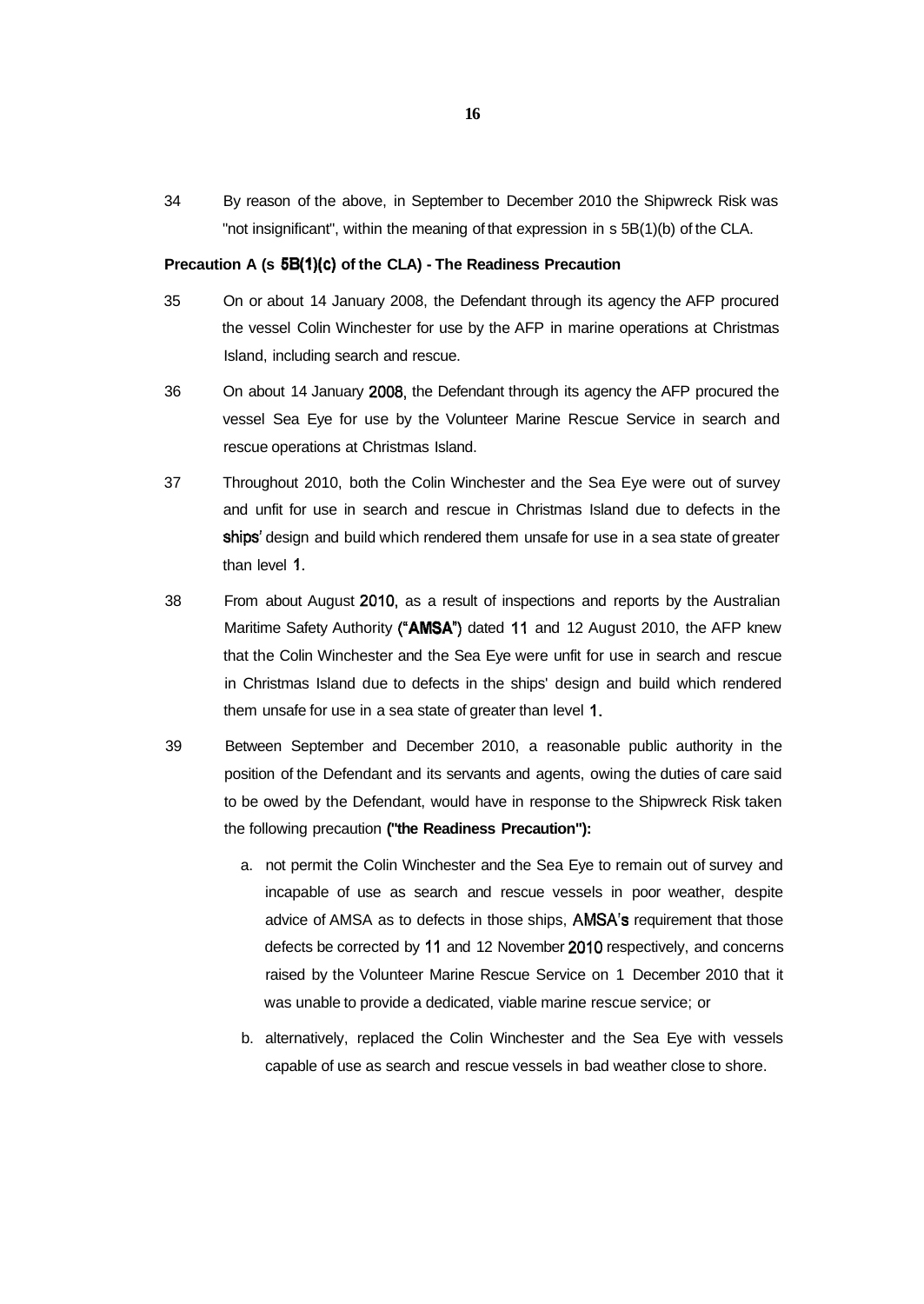- 40 At no stage prior to 15 December 2010 did the Defendant take the Readiness Precaution.
- 41 By reason of the above, the Defendant failed to take all reasonable precautions a public authority in its position would have, and therefore breached its duties of care to the Plaintiffs.

# **Precaution B (s 5B(1)(c) of the CLA)** - **The** Ongoing **Patrol Precaution**

- 42 On 14 December 2010, BPC was on "high" alert for the probable arrival of a SIEV at Christmas Island.
- 43 in the early morning of 14 December 2010 an unidentified vessel, later to be known as SIEV 220, arrived off the shoreline of Christmas Island.
- 44 Shortly thereafter HMAS Pirie left its usual surveillance station north/north west of Christmas Island and detained SIEV 220.
- 45 HMAS Pirie escorted SIEV 220 to the eastern side of Christmas Island.
- 46 At or about 1:47 pm on 14 December 2010 crew of HMAS Pirie boarded SIEV 220 and removed the passengers.
- 47 HMAS Pirie commenced a north-south track at the eastern side of Christmas Island to monitor SIEV 220, which was unable to be taken to shore or destroyed at sea due to poor weather,
- 48 As at the evening of 14 December 2010, BPC knew or ought to have known:
	- a. BPC was on "high" alert for the probable arrival of a SIEV at Christmas Island, which might or might not have been SIEV 220;
	- b. both the HMAS Pirie and the ACV Triton were within one kilometre of each other on the eastern side of Christmas Island;
	- c. the four personnel on SIEV 220 were capable of keeping SIEV 220 safely at sea on the eastern side of Christmas Island without assistance;
	- d. alternatively, the ACV Triton was capable of monitoring SIEV 220 and assisting if necessary;
	- e. no BPC vessel patrolled the usual north/north-west station in territorial waters north of Christmas Island;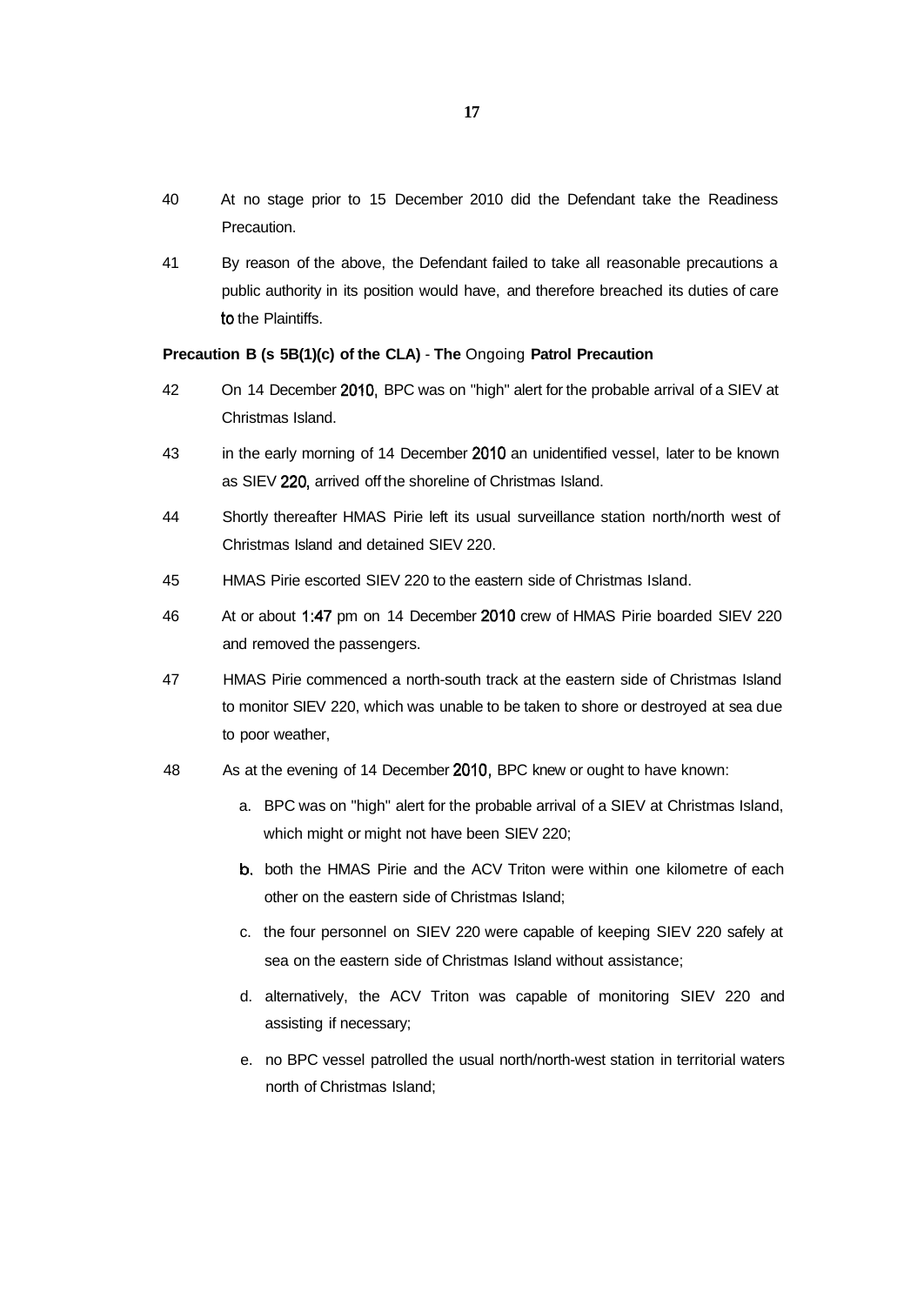- f. no aerial surveillance at or beyond Christmas Island had been carried out for at least 3 days;
- g. navigational radar surveillance by HMAS Pirie and ACV Triton towards the north of Christmas Island, from their then positions and tracks, was impeded by the geography of Christmas Island;
- h. the PRISM III radar identification system on HMAS Pirie, which was capable of detecting from HMAS Pirie's position through microwave frequencies a SIEV approaching Christmas Island from the north, was not being used;
- L the weather and sea state to the north of Christmas Island was dangerous and presented a significant threat to the safety of passengers on any approaching SIEV;
- j. besides the HMAS Pirie and the ACV Triton, there was no vessel on Christmas Island capable of intercepting any SIEV that approached Christmas Island, or preventing a SIEV from floundering on the coast of Christmas Island;
- k. throughout 2010, it was not uncommon for two or more SIEVs to approach Christmas Island from the north shortly one after the other.
- 49 In those circumstances, on the evening of 14 December 2010, a reasonable public authority in the position of the Defendant and its servants and agents, owing the duty of care owed by the Defendant, would in response to the Shipwreck Risk have taken the precaution of:
	- a. not permit the HMAS Pirie to continue on a limited north-south track which did not take it far north enough to detect incoming SIEVs either by sight or by navigation radar; or
	- b. in the alternative, returning the HMAS Pirie to patrol at the usual station for intercept of SIEVs in territorial waters to the north of Christmas Island.

## **(the Ongoing Patrol Precaution").**

50 The Defendant did not take the Ongoing Patrol Precaution.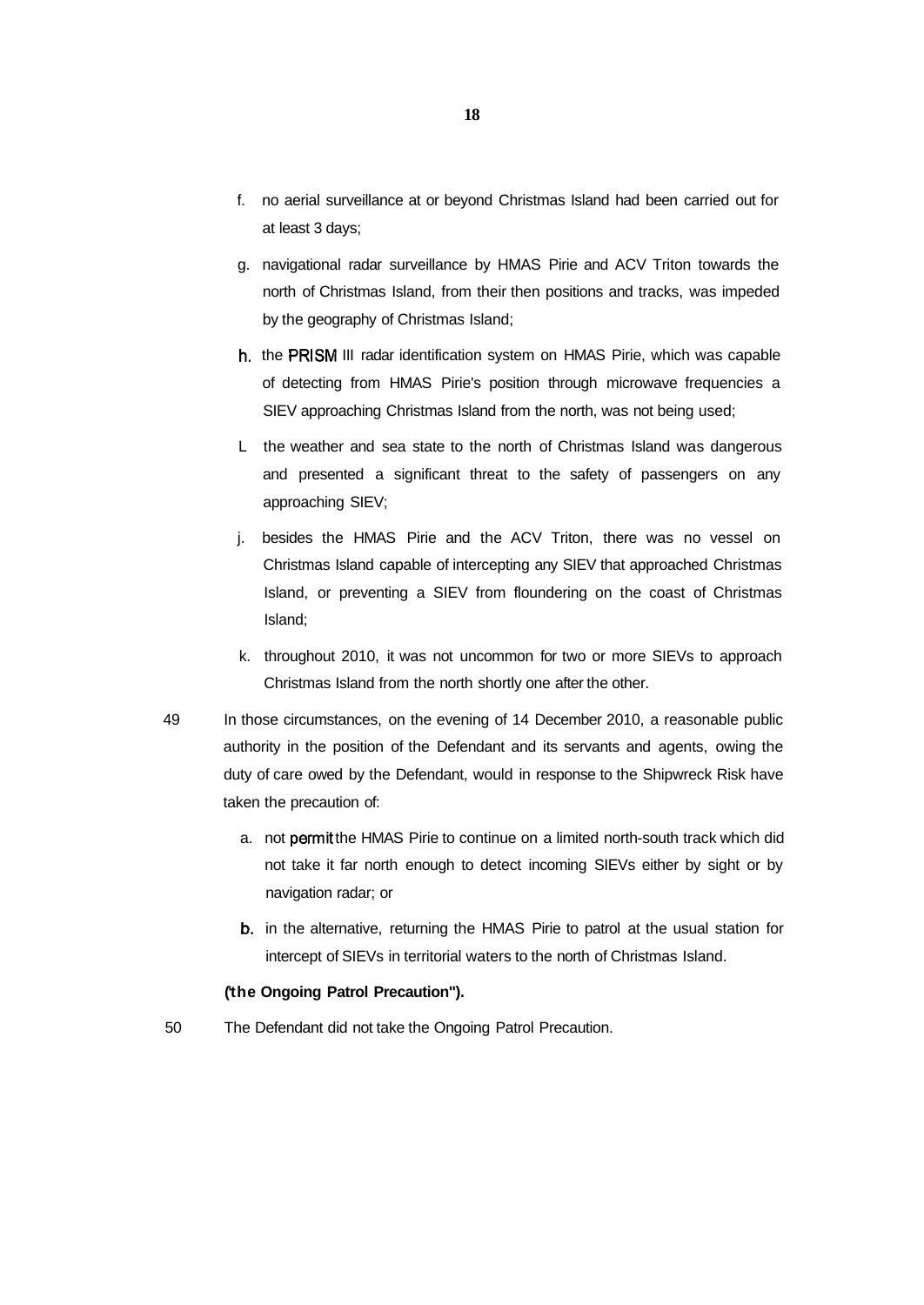51 By reason of the above, the Defendant failed to take all reasonable precautions a public authority in its position would have, and therefore breached its duties of care to the Plaintiffs.

# **Precaution C (s 5B(1)(c) of the CLA) -The Earlier Response Precaution**

- 52 On or about 11 December 2010, SIEV 221 departed Indonesia bound for Christmas Island, carrying non-citizens of Australia
- 53 The passage of SIEV 221 towards Christmas Island comprised the following stages:
	- **a** At 9 pm on 14 December 2010 it entered the contiguous zone north of Christmas Island;
	- b. At 2 am on 15 December 2010 it entered territorial waters north of Christmas Island;
	- c. At 5 am on 15 December 2010 it entered coastal waters north of Christmas Island;
	- d. At 6:40 am on 15 December 2010 it entered Flying Fish Cove, being internal waters of Christmas Island; and
	- e. At 7:10 am on 15 December 2010 it broke apart after smashing into rocks at Flying Fish Cove.
- 54 At all material times SIEV 221 was not seaworthy in that:
	- a. it carried an excess of passengers for its size and capability;
	- b. it had no or insufficient life jackets;
	- c. it did not have sufficient fuel to travel to and dock at Christmas Island safely;
	- d. it was not manned by crew capable of navigating it to and docking at Christmas island safely; and
	- e. it was unfit for use in poor weather.
- 55 SIEV 221 was observed from the shore of Christmas Island between about 5:10am and 5:40am, in that:
	- a. Nicola Tassone observed SIEV 221 at 5:10 am;
	- b. Beverly Orchard observed SIEV 221 400 metres from shore at 5:15 am and 100 metres off shore at 5:20 am;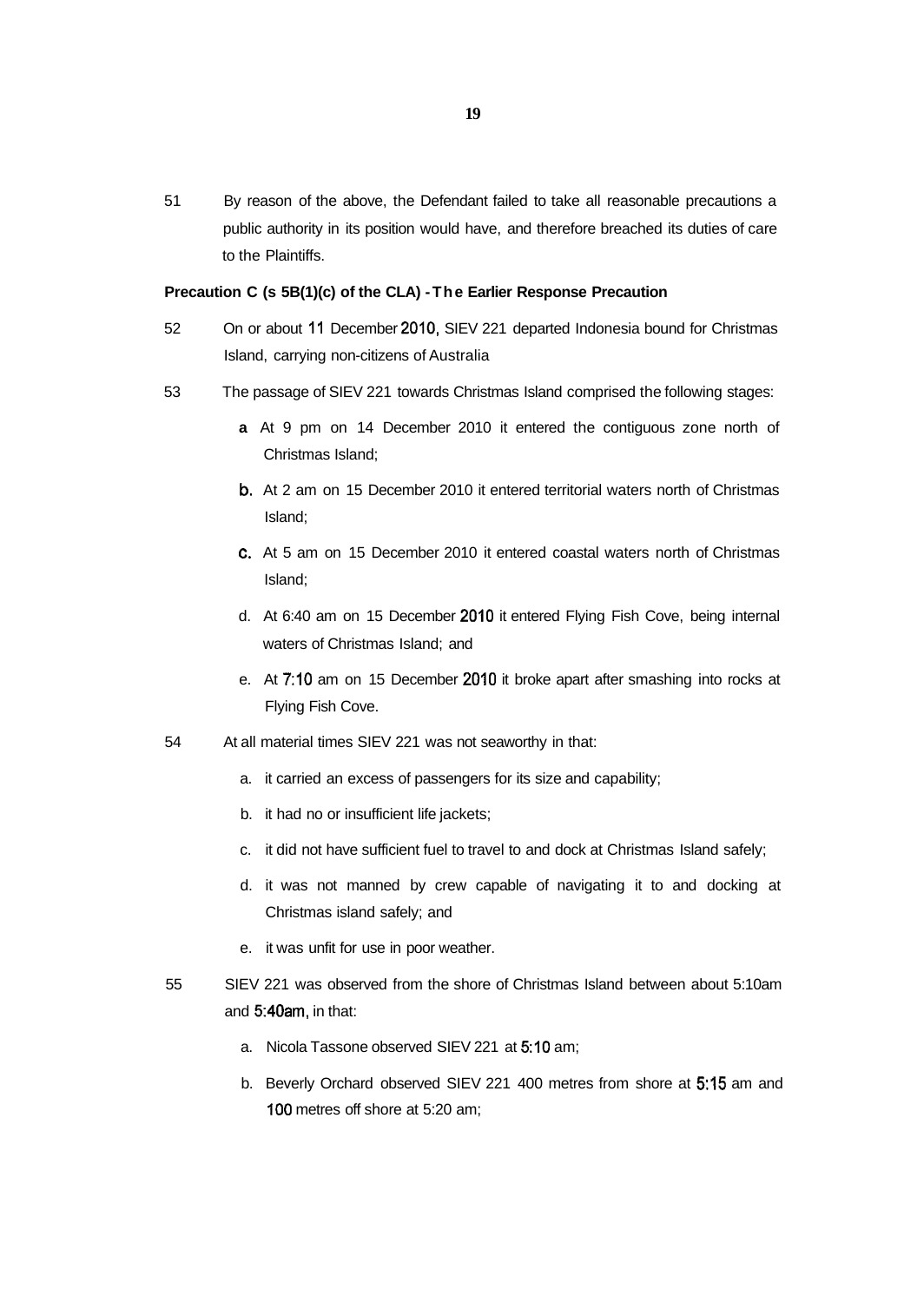- c. Brian Key took photographs of SIEV 221 at 5:35 am; and
- d. Ross Martin observed SIEV 221 when it was 100 metres from shore at 5:40 am and telephoned Customs Officer William Jardine at 5:43 am to advise.
- 56 At 5:49 am William Jardine informed CNOC of SIEV 221's location.
- 57 At about 5:55 am, the AFP was informed by Amy Leutch of SIEV 221's location.
- 58 At about 5:55 am, Mr Saunders on ACV Triton was informed by AMSOC of SIEV 221's location.
- 59 At 6:00 am, the Commanding Officer of ACV Triton advised the Commanding Officer of HMAS Pirie of the reports of SIEV 221 approaching Christmas Island.
- 60 At or about 6:00am, the Commanding Officers of both the HMAS Pirie and the ACV Triton knew or ought to have known that the SIEV 221 was approaching the windward side of the Island and was in distress at sea.
- 61 At approximately 6:10 a.m. the engine of SIEV 221 failed and stopped.
- 62 As a consequence of the engine failing, SIEV 221 drifted off the shoreline of Christmas Island, in Flying Fish Cove.
- 63 At 6:18 am HMAS Pirie set out for Flying Fish Cove from the eastern leeward side of the island.
- 64 At 6:23 am HMAS Pirie turned around to collect an additional RHiB rescue boat and resumed sailing to Flying Fish Cove at 6:32 am.
- 65 At about 6:40 am SIEV 221 first smashed onto the rocks at Flying Fish Cove and commenced to disintegrate by 6:58 am.
- 66 Two RHiB rescue boats launched from HMAS Pirie arrived at the shipwreck scene at 7:05am.
- 67 The spine of the hull of SIEV 221 was last observed at 7:12 am.
- 68 In the circumstances, a reasonable servant or agent of the Defendant, in the position of the commanding officers of the HMAS Pirie and the ACV Triton, would have in response to the Shipwreck Risk and the information available to him by about 6 am on 15 December 2010, taken the precaution of **("the Earlier Response Precaution"):**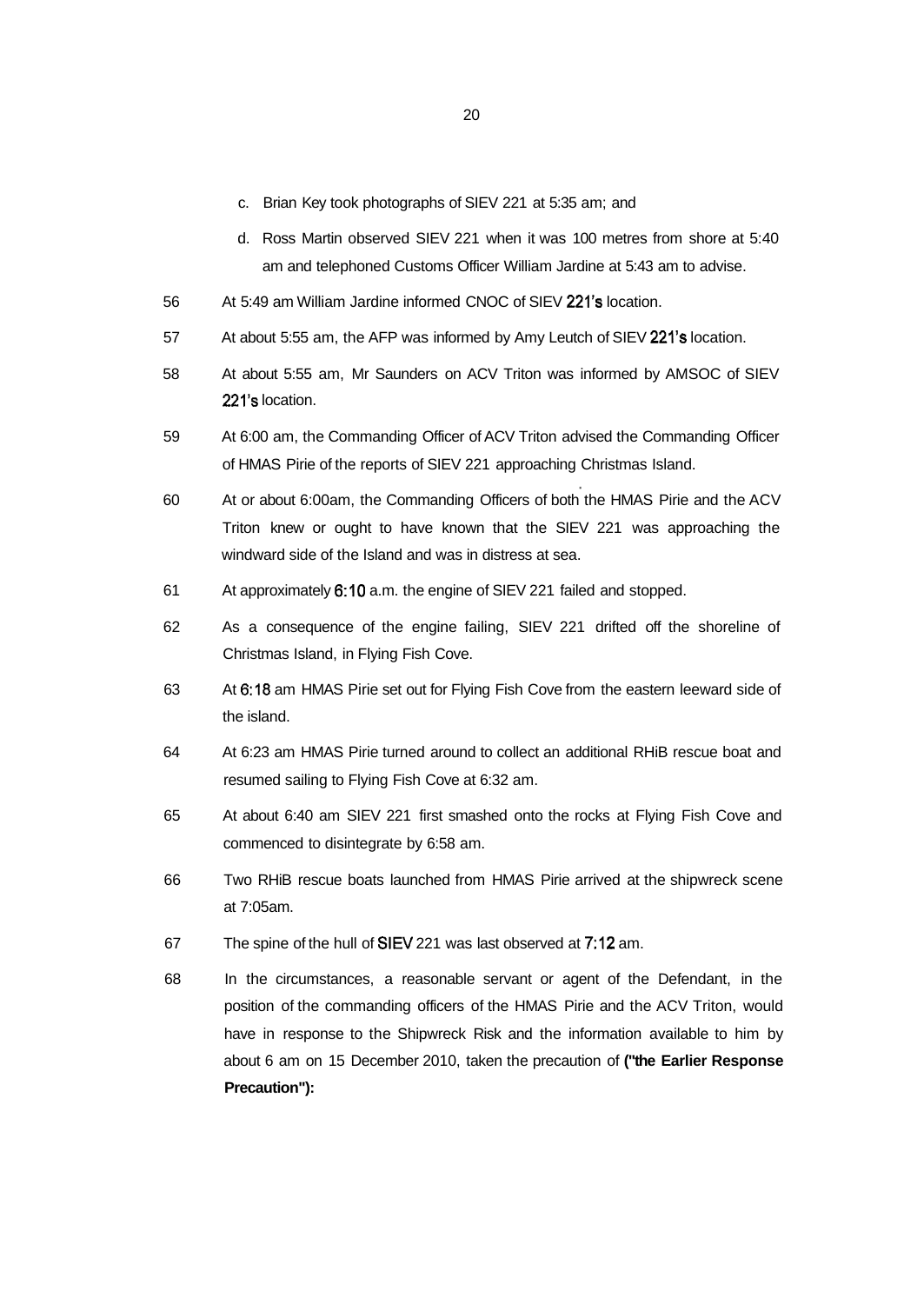- a. Immediately sailing the HMAS Pirie and ACV Triton towards Flying Fish Cove; and
- b. Immediately deploying their available RHiBs and tenders towards Flying Fish Cove to tow or anchor SIEV 221; and
- c. Not stopping to collect an additional RHiB.
- 69 The commanding officers of the HMAS Pirie and the ACV Triton did not take the Earlier Response Precaution.
- 70 By reason of the above, the Defendant's servants or agents failed to take all reasonable precautions a commanding officer in his position would have, and therefore breached its duties of care to the Plaintiffs.
- 71 The Defendant is vicariously liable for that breach of duty.

# **Causation (s 5C(1)(a) of the CLA)**

- 72 Had the Defendant taken the Readiness Precaution, the Colin Winchester or the Sea Eye, or both of them, would have been capable of use as a search and rescue vessel on 14-15 December 2010.
- 73 The AFP would have on 14-15 December 2010 deployed the Colin Winchester to the usual station in territorial waters north of Christmas Island whilst both ACV Triton and HMAS Pirie were attending to SIEV 220 in the east of Christmas Island.
- 74 The AFP personnel on board the Colin Winchester would have intercepted SIEV 221 prior to its arrival at Flying Fish Cove and avoided the shipwreck.
- 75 Alternatively, the Volunteer Marine Rescue Service would have deployed the Sea Eye no later than about 5:20am on 15 December 2010 to attend to SIEV 221 in Flying Fish Cove.
- 76 The Sea Eye would have anchored SIEV 221 before it reached the shore, or towed SIEV to safer waters in the eastern side of Christmas Island, and avoided the shipwreck.
- 77 Had the Defendant taken the Ongoing Patrol Precaution, on the evening of 14 December 2010 the HMAS Pirie would have been deployed in the usual station in territorial waters north of Christmas Island and intercepted SIEV 221 prior to its arrival at Flying Fish Cove and avoided the shipwreck.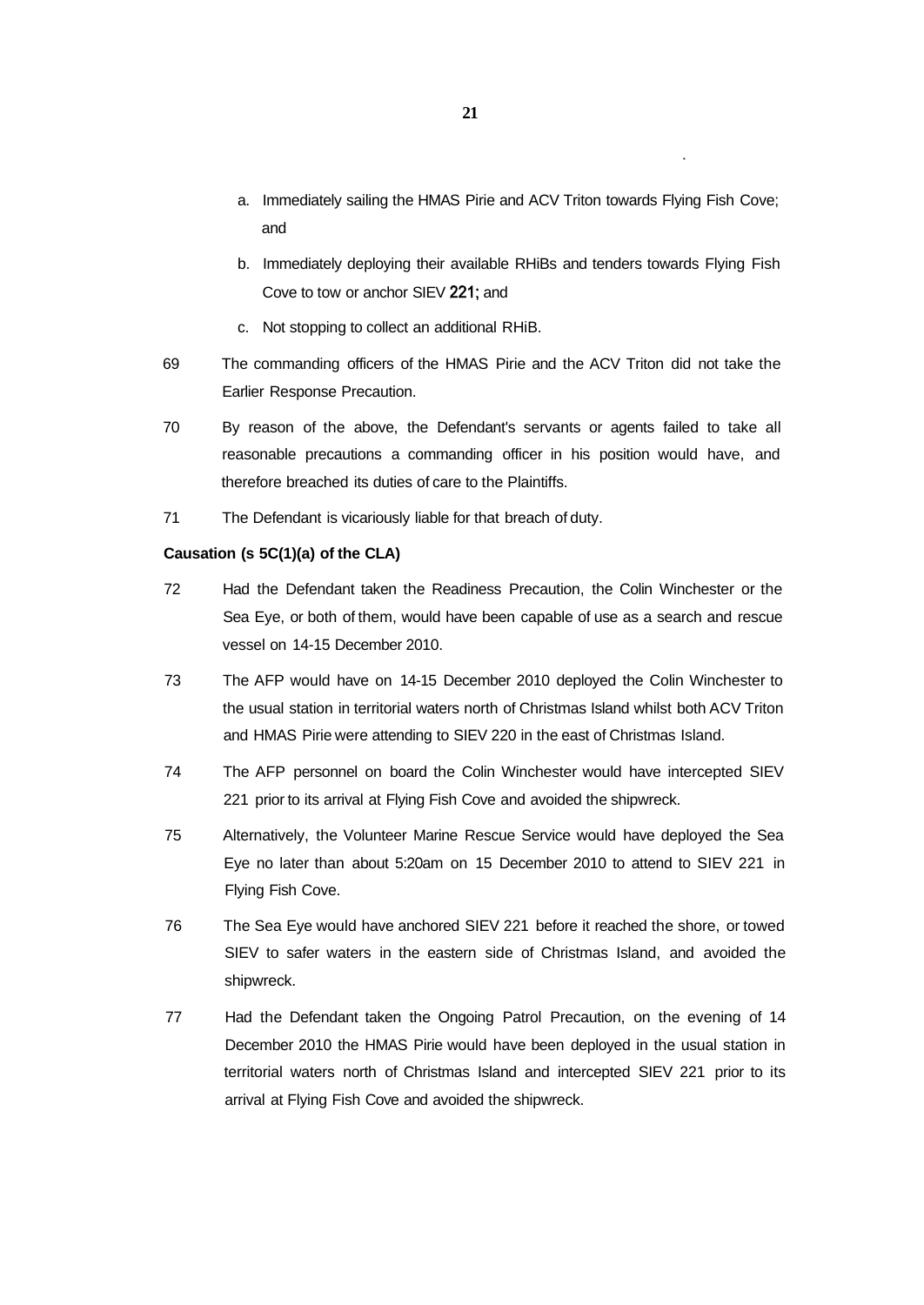- 78 Had the Defendant taken the Earlier Response Precaution, the HMAS Pirie and the ACV Triton, or the RHiBs and tenders deployed from them, would have reached SIEV 221 before it first smashed into rocks at Flying Fish Cove and anchored or towed SIEV 221 to safety, thereby avoiding the shipwreck.
- 79 Alternatively, the HMAS Pirie and the ACV Triton, or the RHiBs and tenders deployed from them, would have reached SIEV 221 before it began to disintegrate, and rescued the passengers of SIEV 221 before they drowned.

# First Alternative Claim - Breach of Statutory Duty to Rescue

- 80 As at 15 December 2010, the HMAS Pirie was a ship:
	- a. owned by the Defendant; and
	- b. operated by the BPC for customs and border protection operations; and
	- c. to which Part 4 of the Navigation Act 1912 (Cth) applied.
- 81 As at 15 December 2010, the ACV Triton was a ship:
	- a. leased by the Defendant;
	- b. operated by the Australian Customs and Border Protection Service; and
	- c. to which Part 4 of the Navigation Act 1912 (Cth) applied.
- 82 As at 15 December 2010, both the HMAS Pirie and the ACV Triton were ships:
	- a. registered in Australia; or
	- b. alternatively of which the majority of the crew were residents of Australia and which was operated by the BPC of the Australian Customs and Border Protection Service, being agencies of the Defendant and firms with their principal place of business in Australia.
- 83 By reason of the above, as at 15 December 2010, both the HMAS Pirie and the ACV Triton were ships to which Part 2 of the Navigation Act 1912 (Cth) applied.
- 84 As at 15 December 2010, both the HMAS Pirie and the ACV Triton were at sea within the meaning of that expression in section 265 of the Navigation Act 1912 (Cth).
- 85 By reason of the matters in paragraphs 52 to 60 above, at about 6:00 am on 15 December 2010 both the Commanding Officer of the HMAS Pirie and the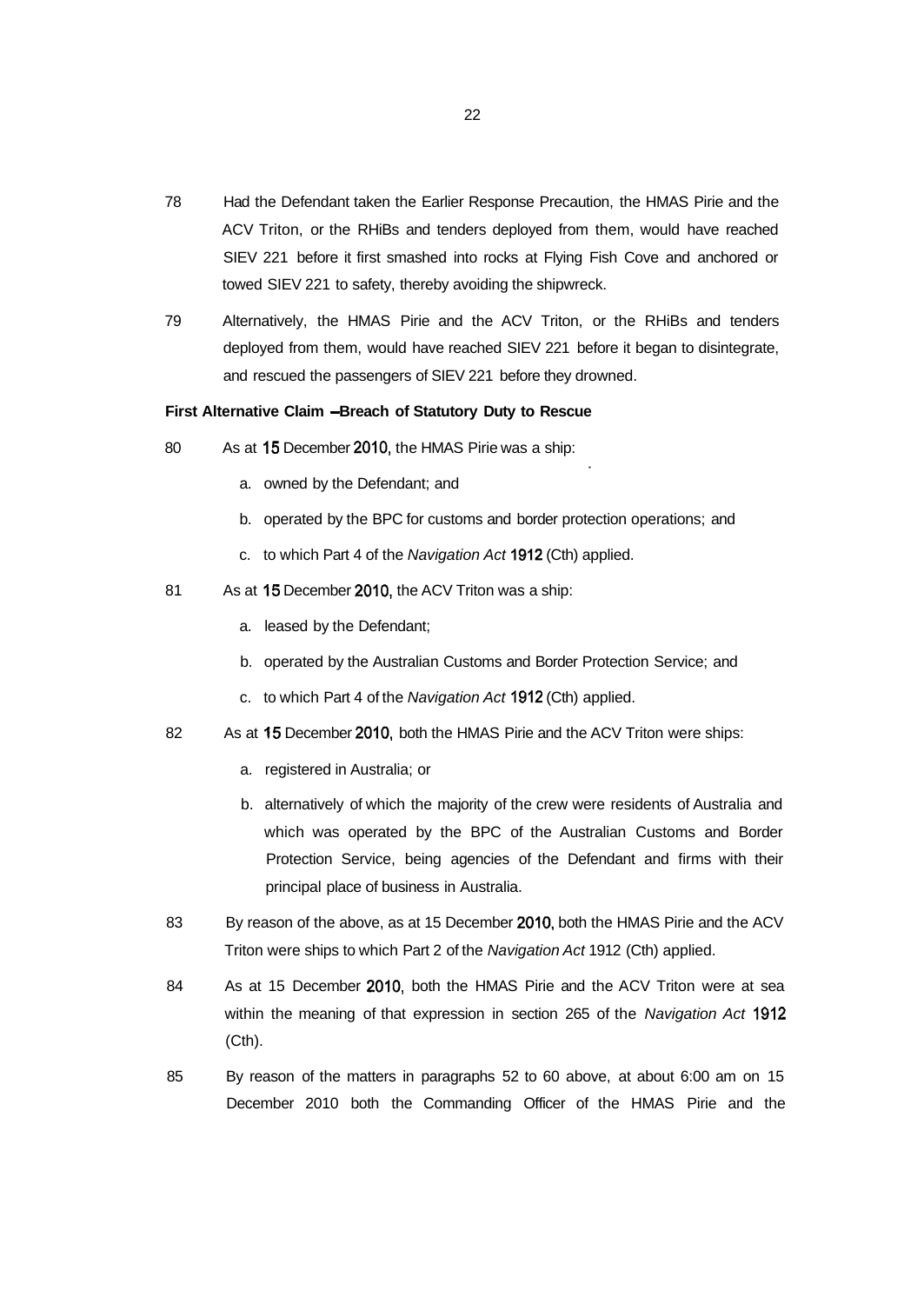**Commanding Officer of the ACV Triton had reason to believe that the passengers on SIEV 221 were in distress.** 

- **86 At about 6:00 am on 15 December 2010, both the Commanding Officer of the HMAS Pirie and the Commanding Officer of the ACV Triton owed a duty, pursuant to section 265 of the Navigation Act 1912 (Cth), to cause the HMAS Pirie and the ACV Triton respectively, and their RHiBs and tenders, to proceed with all practicable speed to the assistance of those passengers.**
- **87 This duty was owed to:** 
	- **a. the passengers of SIEV 221;**
	- **b. the relatives of the passengers, who might suffer a recognised psychiatric injury if they witnessed, or learned of a family member who was a passenger of SIEV 221, being killed, injured or put in peril from a failure to discharge the duty; and**
	- **c. rescuers and onlookers present at Christmas Island, who might suffer a recognised psychiatric injury if they witnessed a passenger of SIEV 221 being killed, injured or put in peril from a failure to discharge the duty.**
- **88 By reason of the matters in paragraphs 61 to 68 above, both the Commanding Officer of the HMAS Pirie and the Commanding Officer of the ACV Triton failed to cause their respective ships and RHiBs and tenders to proceed with all practicable speed to the assistance of those passengers.**
- **89 That failure was in breach of each Commanding Officer's duty under s 265 of the Navigation Act 1912 (Cth).**
- **90 The Defendant is vicariously liable for each Commanding Officer's breach of duty.**
- **91 Had either Commanding Officer proceeded with all practicable speed to the assistance of those passengers, either the HMAS Pirie, the ACV Triton, or their RHiBs and tenders would have reached SIEV 221 before it first smashed into rocks at Flying Fish Cove and anchored or towed SIEV 221 to safety, thereby avoiding the shipwreck.**
- **92 Alternatively, the HMAS Pirie and/or the ACV Triton, and/or their RHiBs and tenders would have reached SIEV 221 before it began to disintegrate, and rescued the passengers of SIEV 221 before they drowned.**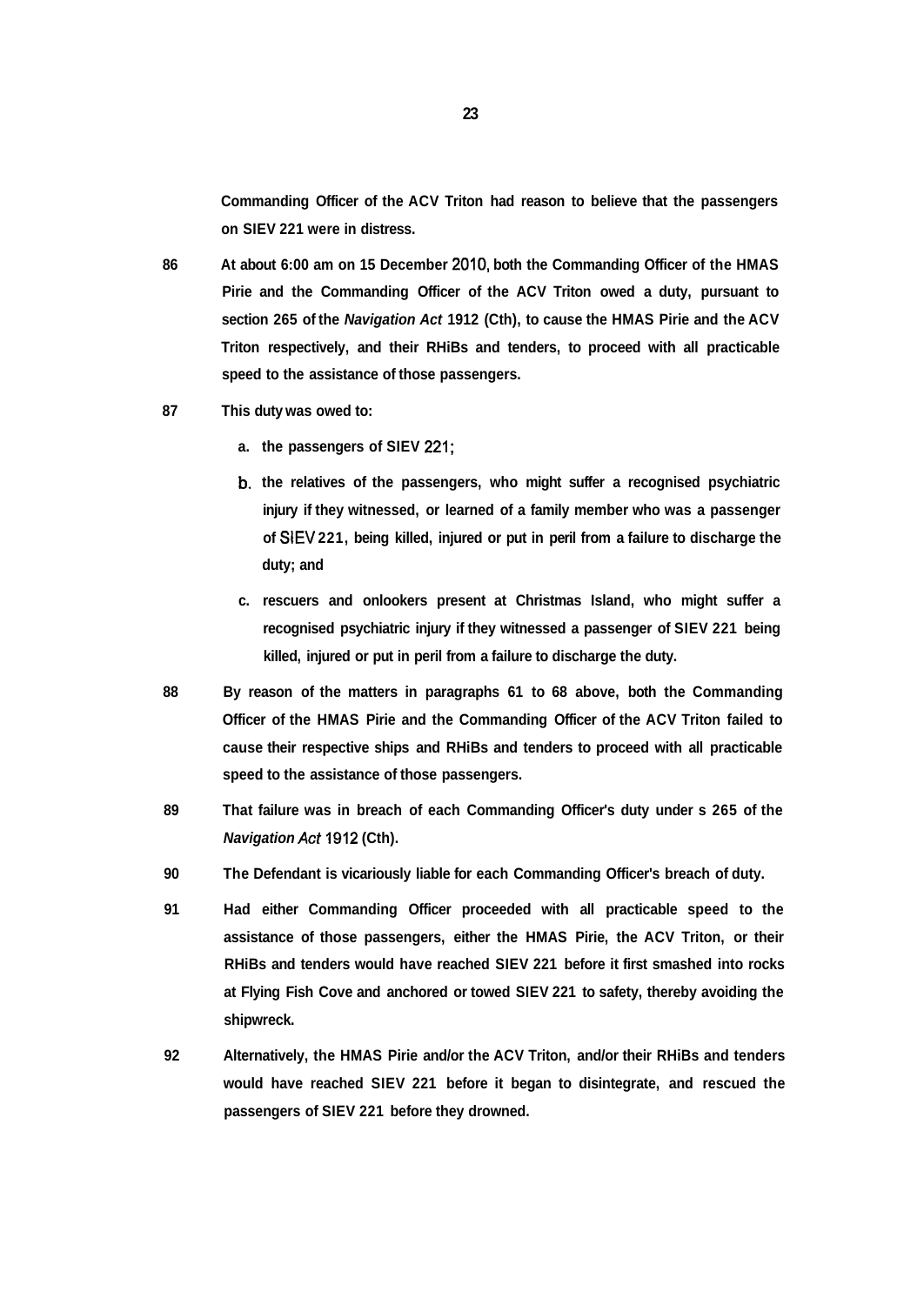#### **Second Alternative Claim - Breach of Duty as Owner of SIEV 221**

- 93 At about 2am on 15 December 2010, SIEV 221 entered into territorial waters north of Christmas Island.
- 94 At about 2am on 15 December 2010, SIEV 221 was bringing to Christmas Island passengers who were unlawful non-citizens.
- 95 By reason of the above, at about 2am on 15 December 2010 SIEV 221 was a vessel used or involved in a contravention of section 229 of the Migration Act
- 96 Upon entry of SIEV 221 into territorial waters at about 2am on 15 December 2010, the Defendant became the owner of SIEV 221 by immediate forfeiture pursuant to section 261A of the Migration Act.
- 97 Pursuant to section 208 of the Navigation Act 1912 (Cth), it was an offence for the owner of any ship to send the ship to sea in an unseaworthy state so that the life of any person is thereby endangered.
- 98 Pursuant to section 208(4) of the Navigation Act 1912 (Cth), the owner avoids liability for contravention of section 208 if there is reasonable excuse for the ship being in an unseaworthy state at sea.
- 99 Pursuant to section 227B of the Navigation Act 1912 (Cth), it was an offence for the owner of a ship not registered in Australia if the ship arrives overloaded at a port in Australia.
- 100 Pursuant to section 227B(3) of the Navigation Act 1912 (Cth), the owner avoids liability for contravention of section 227B if the circumstances giving rise to the contravention were due only to deviation or delay of the ship caused solely by stress of weather or other circumstances which neither the master nor owner of the ship could have prevented or forestalled.
- 101 The sanctions in sections 208 and 227B of the Navigation Act 1912 (Cth) prescribe, as against owners of ships, a fixed standard of safety for ships for the benefit of among others, the passengers of ships, the contravention of which does not give rise to liability if that contravention in all the circumstances were reasonable.
- 102 The statutory liability imposed by sections 208 and 227B of the Navigation Act was consistent with the imposition under common law of a duty upon the owners of a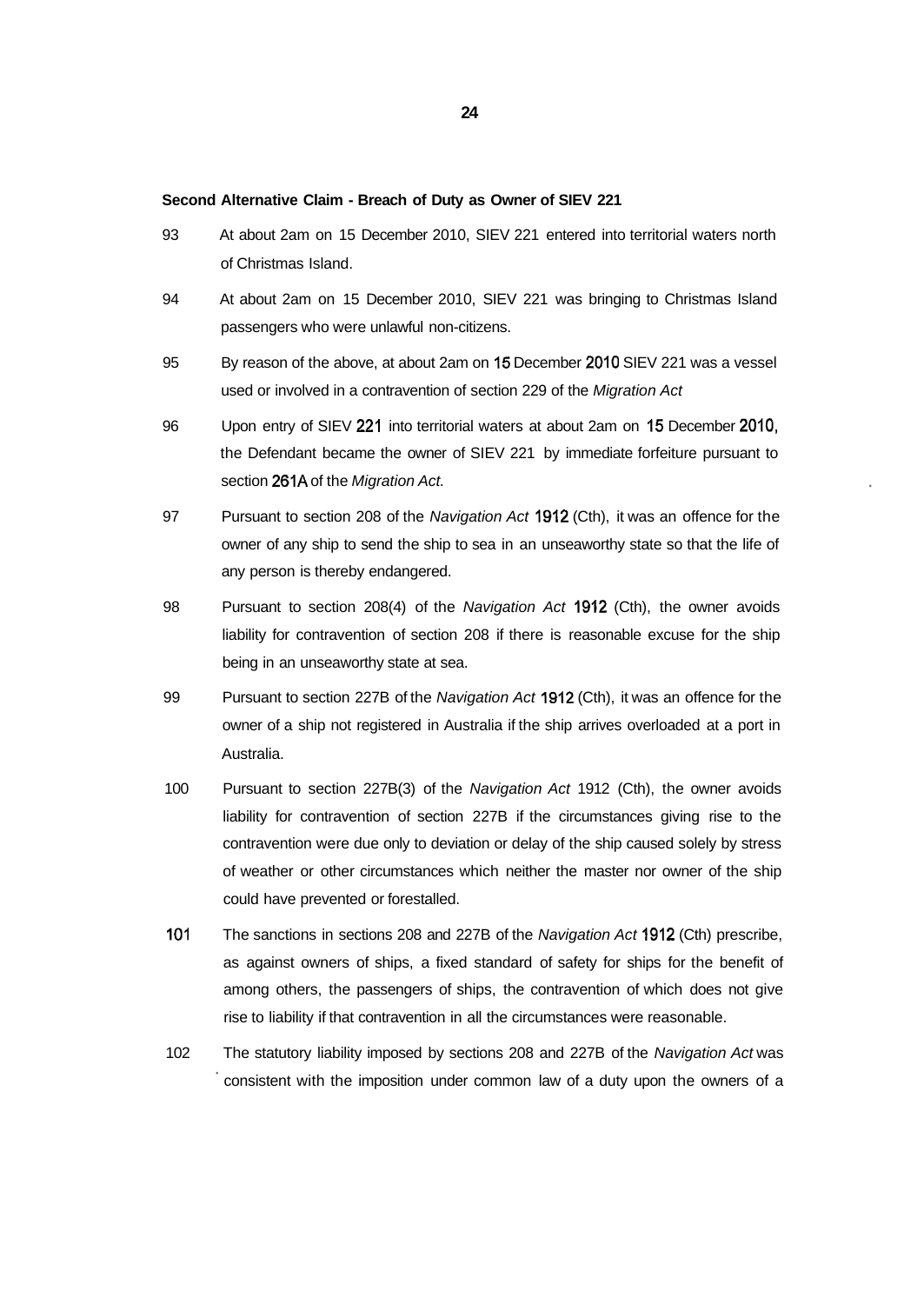**passenger ship to ensure that reasonable care was taken in the safe passage, including seaworthiness, of the ship to its destination.** 

- **103 In the premises, from about 2am on 15 December 2010 the Defendant, as owner of SIEV 221, owed a duty to the passengers of SIEV 221 to ensure that reasonable care is taken in bringing about their safe arrival at Christmas Island.**
- **104 For the same reasons as set out in paragraphs 30 to 71 above, the Defendant was in breach of this duty by failing to take the Readiness Precaution, the Ongoing Patrol Precaution and the Earlier Response Precaution.**
- **105 For the same reasons as set out in paragraphs 72 to 79 above, but for those failures either the shipwreck would not have occurred, or the passengers of SIEV 221 would have been rescued despite it occurring.**
- **106 Further, the Defendant was in breach of its duty in that from about 2am on 15 December 2010:** 
	- **a. SIEV 221 was unseaworthy; and**
	- **b. SIEV 221 was overloaded.**
	- **107 But for these failures, SIEV 221 would not have suffered engine failure or lack of fuel on approach to Christmas Island and suffered shipwreck.**

#### **Damage**

- **108 Of the 89 passengers on board SIEV 221, 50 died as a result of the shipwreck, and 39 survived.**
- **109 Of the 24 juveniles on board SIEV 221, 15 died as a result of the shipwreck, and 9 survived.**
- **110 By reason of the negligence and/or breach of statutory duty of the Defendant or its servants and agents, 50 passengers of SIEV 221 died on 15 December 2010, causing loss and damage to the Compensation to Relatives Claimants.**
- **111 By reason of the negligence and/or breach of statutory duty of the Defendant or its servants and agents, the Passenger Claimants suffered physical injury and/or mental harm in the shipwreck of SIEV 221 on 15 December 2010.**
- **112 By reason of the negligence and/or breach of statutory duty of the Defendant or its servants and agents, the Property Damage Claimants, and the passengers who**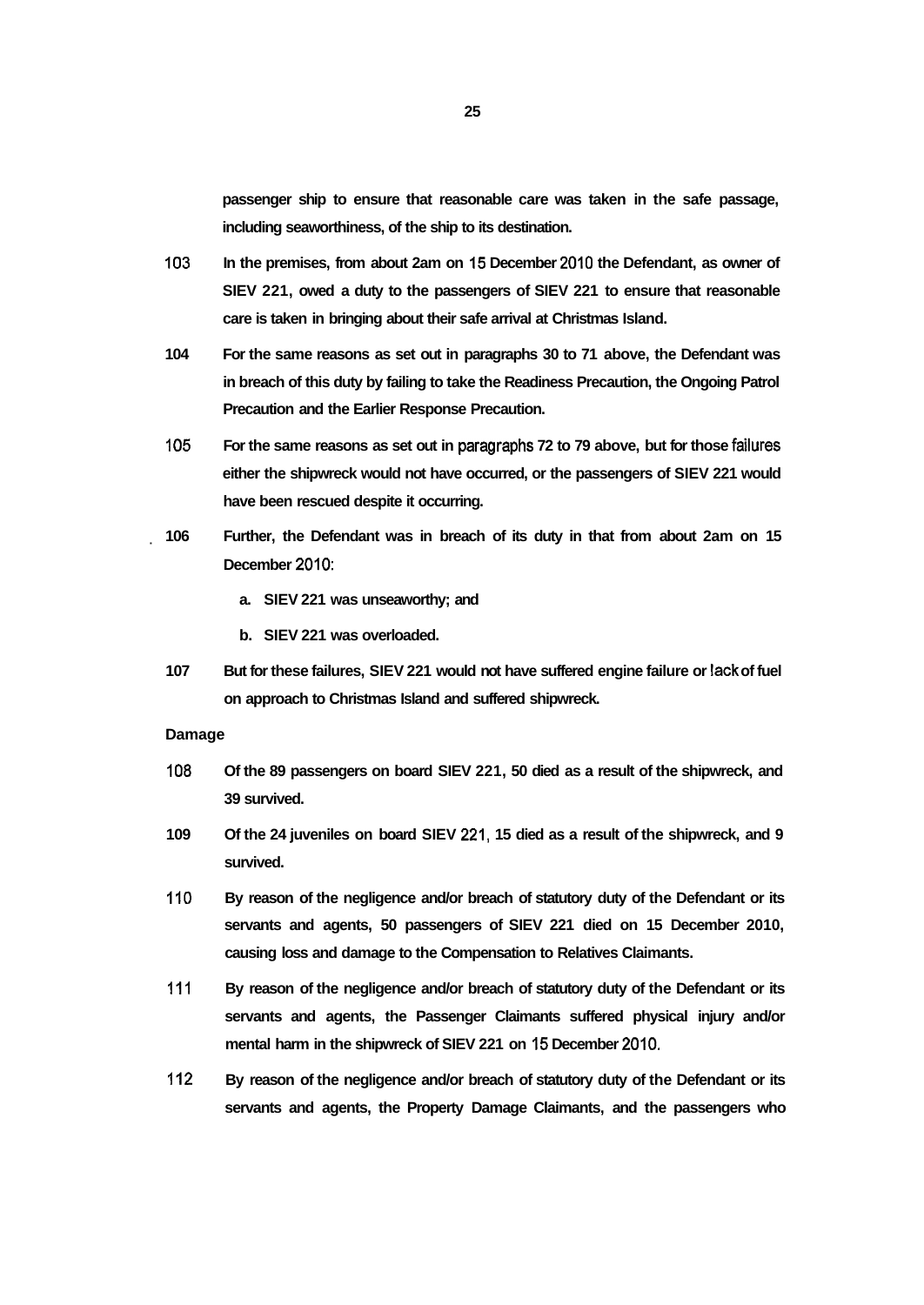**died and for whom the Property Damage Estate Claimants represent, suffered damage to their property on their person when SIEV 221 was shipwrecked on 15 December 2010.** 

- **113 By reason of the negligence and/or breach of statutory duty of the Defendant or its servants and agents, the Nervous Shock Claimants suffered recognised psychiatric illness as a result of:** 
	- **a. Learning that a family member who was a passenger on SIEV 221 had been killed, injured or put in peril in the shipwreck;**
	- **b. Witnessing a family member who was a passenger on SIEV 221 had been killed, injured or put in peril in the shipwreck; or**
	- **c. Witnessing the passengers on SIEV 221 being killed, injured or put in peril in the shipwreck of SIEV 221 on 15 December 2010.**



**I certify under section 347 of the Legal Profession Act 2004 that there are reasonable grounds for believing on the basis of provable facts and a reasonably arguable view of the law that the claim for damages in these proceedings has reasonable prospects of success.** 

**I have advised the plaintiff that court fees may be payable during these proceedings. These fees may include a hearing allocation fee.** 

**Signature AL\_\_\_, Capacity Solicitor on the record**  Date of signature **II a**  $\int_0^1$  **s**  $\int_0^1$  **S**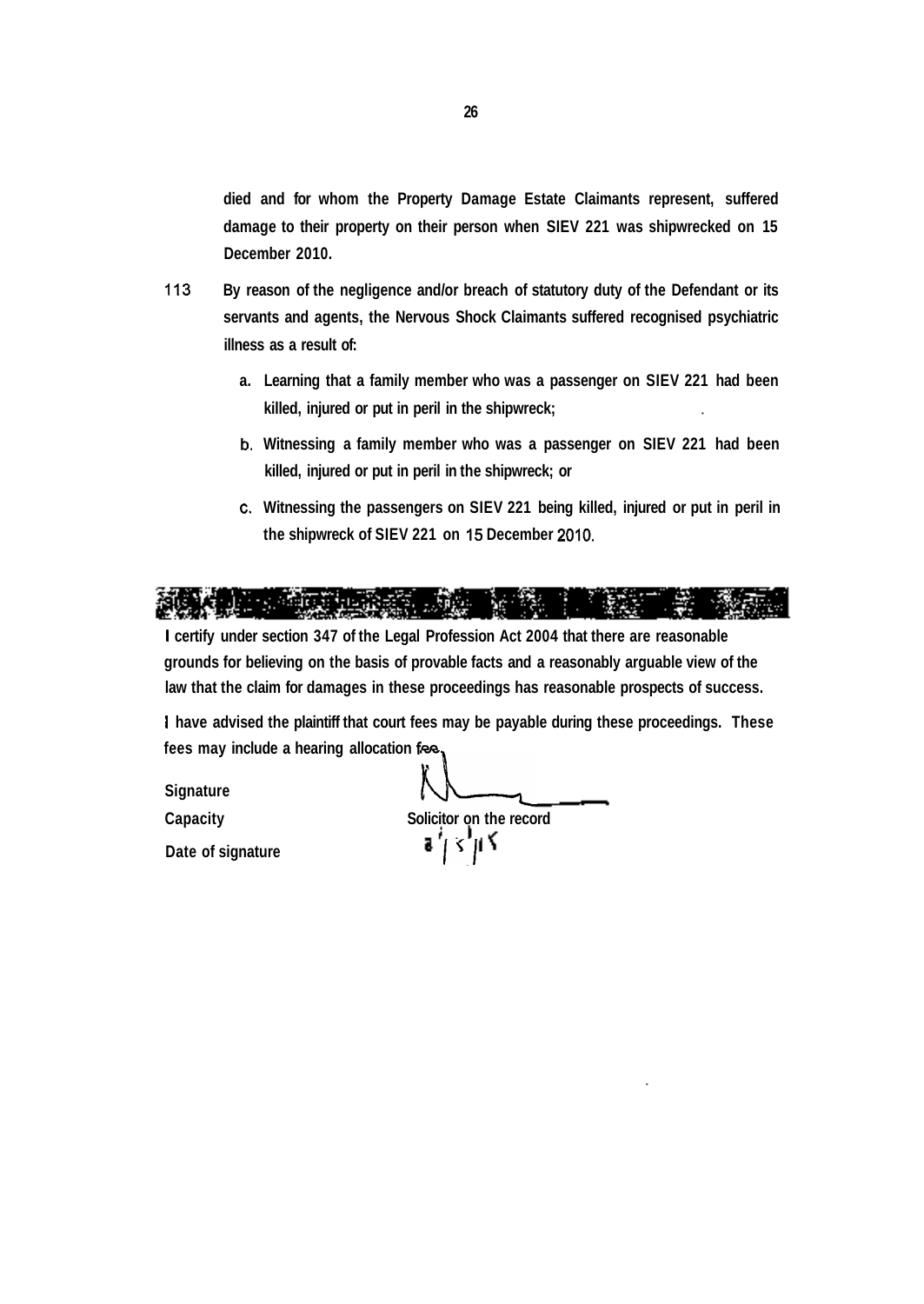

**If you do not file a defence within 28 days of being served with this statement of claim:** 

- **You will be in default in these proceedings.**
- **The court may enter judgment against you without any further notice to you.**

The judgment may be for the relief claimed in the statement of claim and for the plaintiffs costs of bringing these proceedings. The court may provide third parties with details of any default judgment entered against you.



**Please read this statement of claim very carefully. If you have any trouble understanding it or require assistance on how to respond to the claim you should get legal advice as soon as possible.** 

You can get further information about what you need to do to respond to the claim from:

- A legal practitioner.
- LawAccess NSW on 1300 888 529 or at [www.lawaccess.nsw.gov.au.](http://www.lawaccess.nsw.gov.au)
- The court registry for limited procedural information.

You can respond in one of the following ways:

- **1 If you intend to dispute the claim or part of the claim,** by filing **a** defence and/or making a cross-claim.
- **2 If money is claimed, and you believe you owe the money claimed,** by:
	- Paying the plaintiff all of the money and interest claimed. If you file a notice of payment under UCPR 6.17 further proceedings against you will be stayed unless the court otherwise orders.
	- Filing an acknowledgement of the claim.
	- Applying to the court for further time to pay the claim.
- **3 If money is claimed, and you believe you owe part of the money claimed,** by:
	- Paying the plaintiff that part of the money that is claimed.
	- Filing a defence in relation to the part that you do not believe is owed.

Court forms are available on the UCPR website at [www.lawlink.nsw.gov.au/ucpr](http://www.lawlink.nsw.gov.au/ucpr) or at any NSW court registry.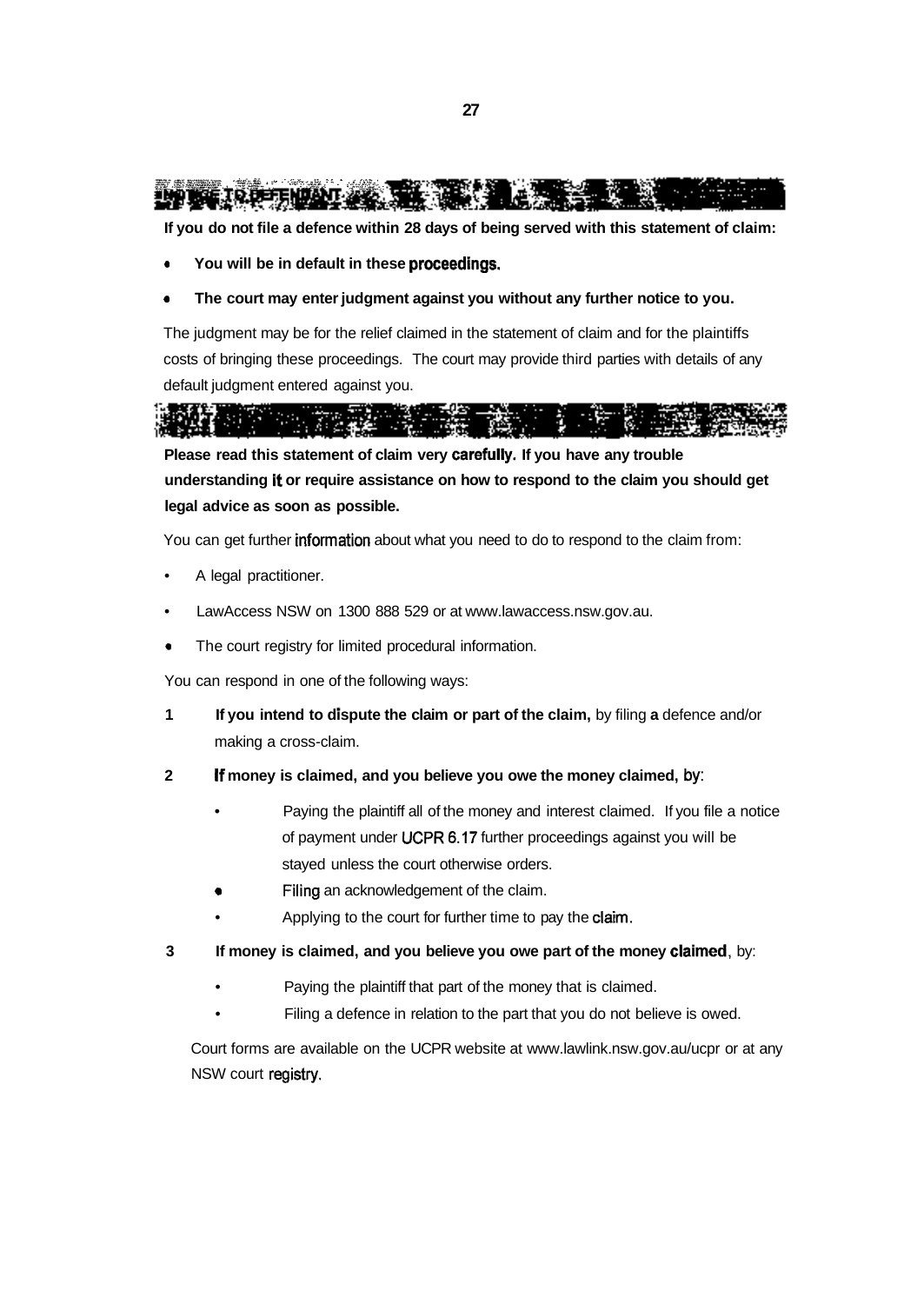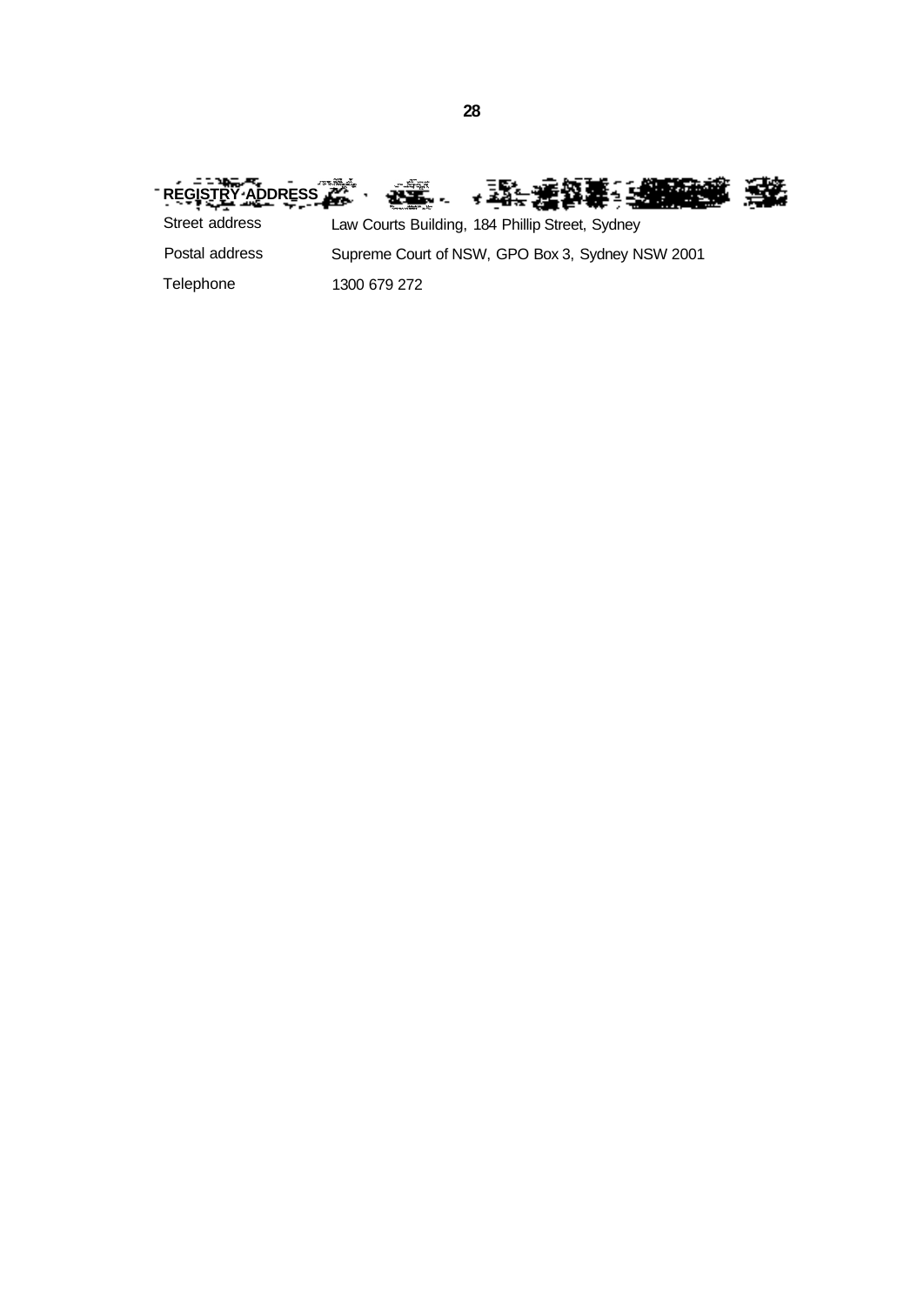12

鑴

| <b>First Plaintiff</b>  |                                                   |                |  |
|-------------------------|---------------------------------------------------|----------------|--|
| Name                    | Median Nazar Ibrahimi<br>Unit 11, 53 Alice Street |                |  |
| Address                 |                                                   |                |  |
|                         | Wiely Park NSW 2195                               |                |  |
| <b>Other Plaintiffs</b> |                                                   |                |  |
| Name<br>Address         | Hossain Shahvari<br>$6/41-43$ Bartley St          |                |  |
|                         |                                                   |                |  |
|                         | Name                                              | Afshin Noroozi |  |
| Address                 | 504 Farler Road                                   |                |  |
|                         | Yenda NSW 2681                                    |                |  |

# **Legal representative for plaintiff**

| Name                          | Simon Morrison         |            |               |
|-------------------------------|------------------------|------------|---------------|
| Practising certificate number | 00004608               |            |               |
| Firm                          | Shine Lawyers          |            |               |
| Contact solicitor             | Emma Stephens          |            |               |
| Address                       | Level 9                |            |               |
|                               | 299                    | Elizabeth  | <b>Street</b> |
|                               | Sydney                 | <b>NSW</b> | 2000          |
| DX address                    | 236 Sydney             |            |               |
| Telephone                     | 02 8918 5429           |            |               |
| Fax                           | 02 9267 5650           |            |               |
| Email                         | estephens@shine.com.au |            |               |
| Electronic service address    | estephens@shine.com.au |            |               |

Ŀ.